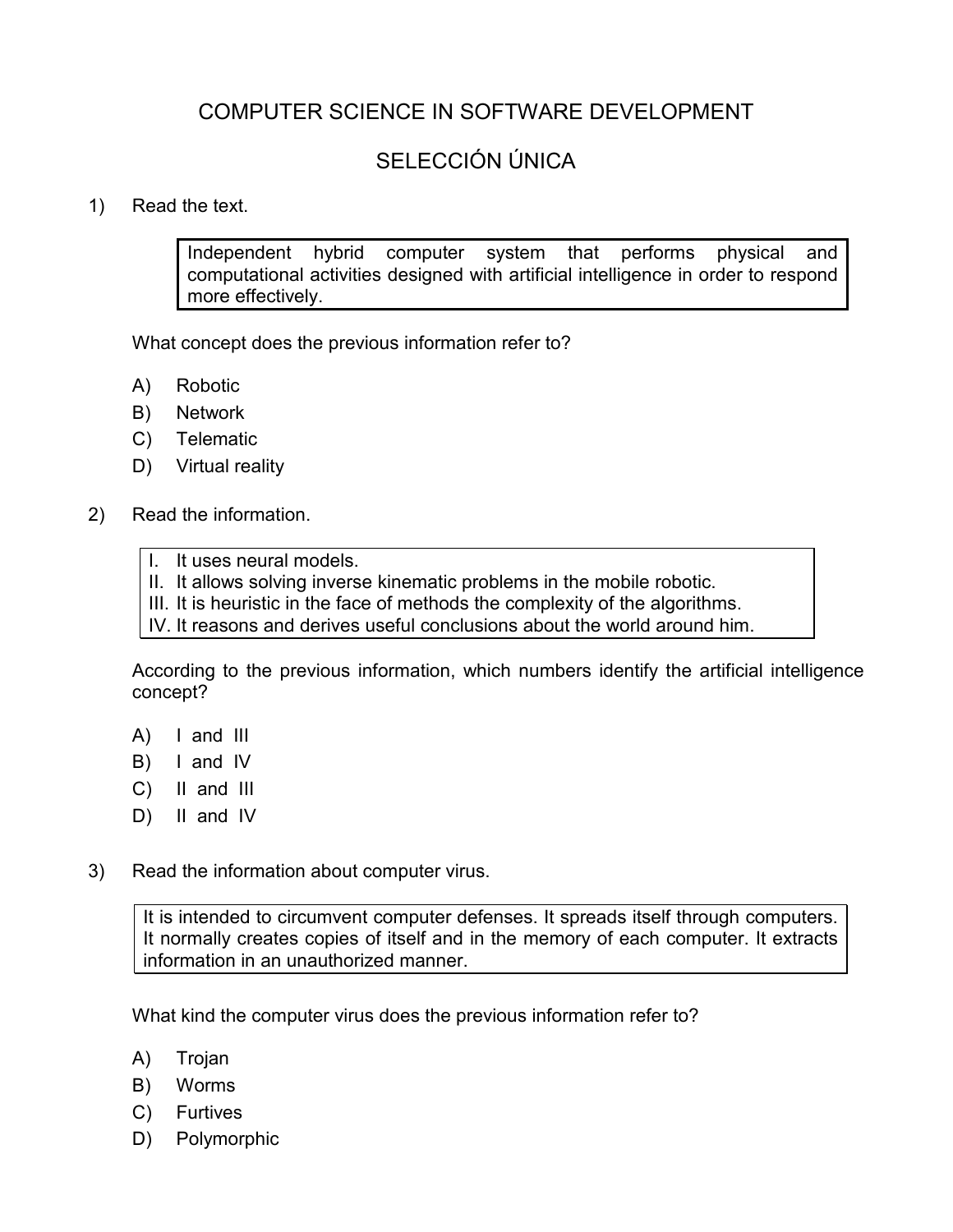4) Read the definition.

It is an application that is installed in a network to protect it against unauthorized users and malicious attacks.

Which concept is described in the definition above? The

- A) Firewall
- B) Adware
- C) Spyware
- D) Gradware
- 5) In the MS-DOS operating system, the command that allows to list files and directories is called
	- A) md.
	- B) cls.
	- C) del.
	- D) dir.
- 6) In the MS-DOS operating system, the PATH command specifies
	- A) a list of subdirectories where the MS-DOS looks for executables files.
	- B) a driver to use the extended memory.
	- C) the mode of the parallel printer (port).
	- D) the height and length of the screen.
- 7) Read the information about Internet services.

It allows the users to connect to a remote computer as if our computer was a terminus thereof, getting access to all software and machine resources to which we connect.

What kind of Internet services does the previous information refer to?

- A) Archie
- B) Telnet
- C) Gopher
- D) Usenet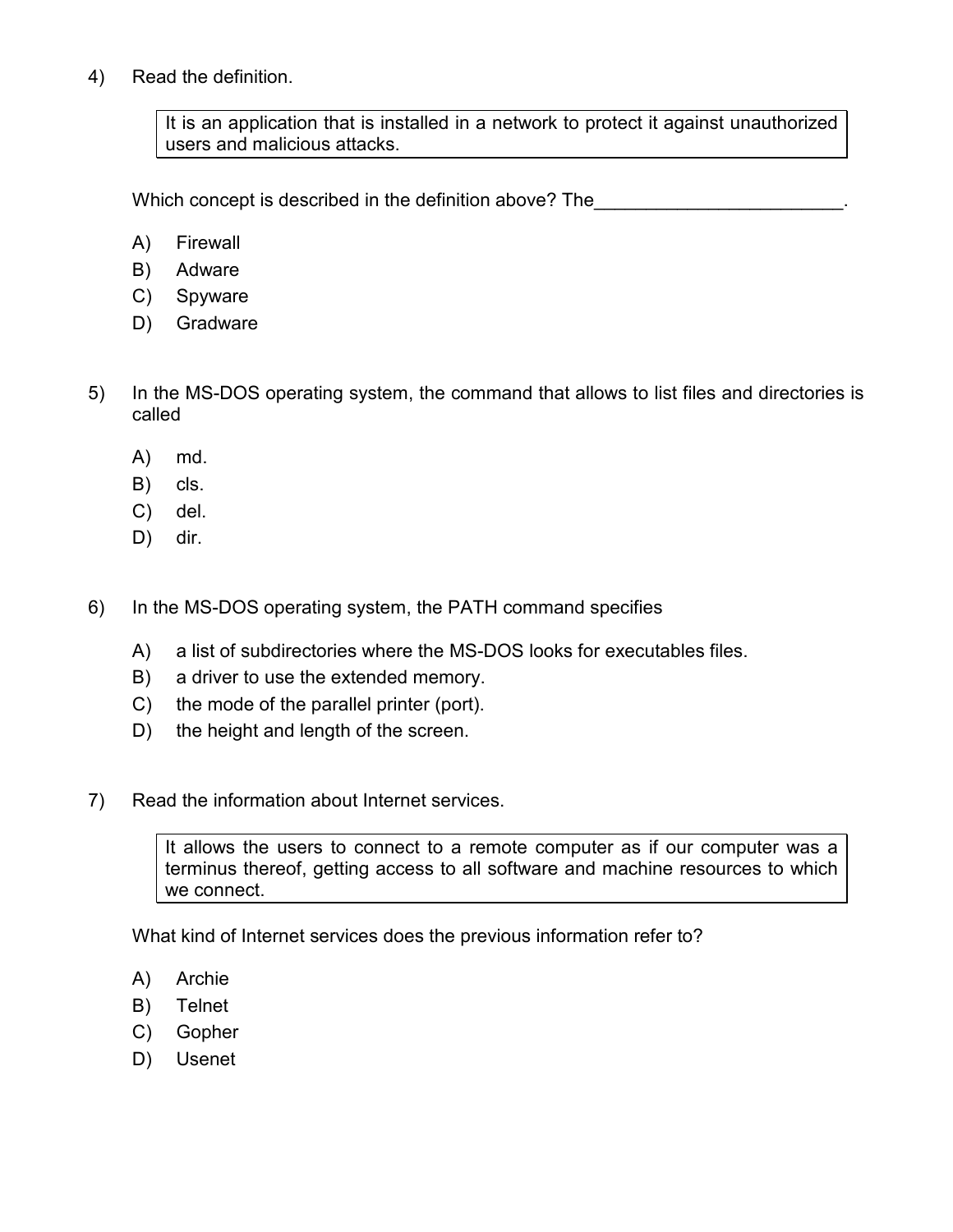8) Consider the following url.

#### www.crcars.com

Inside the DNS, what domain level is represented in the previous url?

- A) Subdomain
- B) Top level domain
- C) Second level domain
- D) Domain name fully qualified
- 9) Refer to the chart below.

| <b>Column A:</b>                               | <b>Column B:</b>                                                                                                                                                                                                               |  |  |
|------------------------------------------------|--------------------------------------------------------------------------------------------------------------------------------------------------------------------------------------------------------------------------------|--|--|
| <b>Types of websites</b>                       | <b>Definitions</b>                                                                                                                                                                                                             |  |  |
| Static<br>II. Interactive<br>III. Personalized | M. Its content is oriented for a specific user.<br>N. Site where users can not change the scope of<br>the data they observe.<br>O. Site where the user may act directly on the<br>site content or with other user of the same. |  |  |

Based on the previous information, what's appropriate matching between column A:Types of websites and column B:Definitions is:

- A) I. N, II. O, III. M B) I. M, II. N, III. O C) I. O, II. M, III. N D) I. M, II. O, III. N
- 10) Read the information about website design.

I. It represents commercial sites whose purpose is to sell to potential visitors pleasant experiences. II. This type of site must change conventional to succeed.

What kind of website does the previous information refer to?

- A) Artistic
- B) Information
- C) Community
- D) Entertainment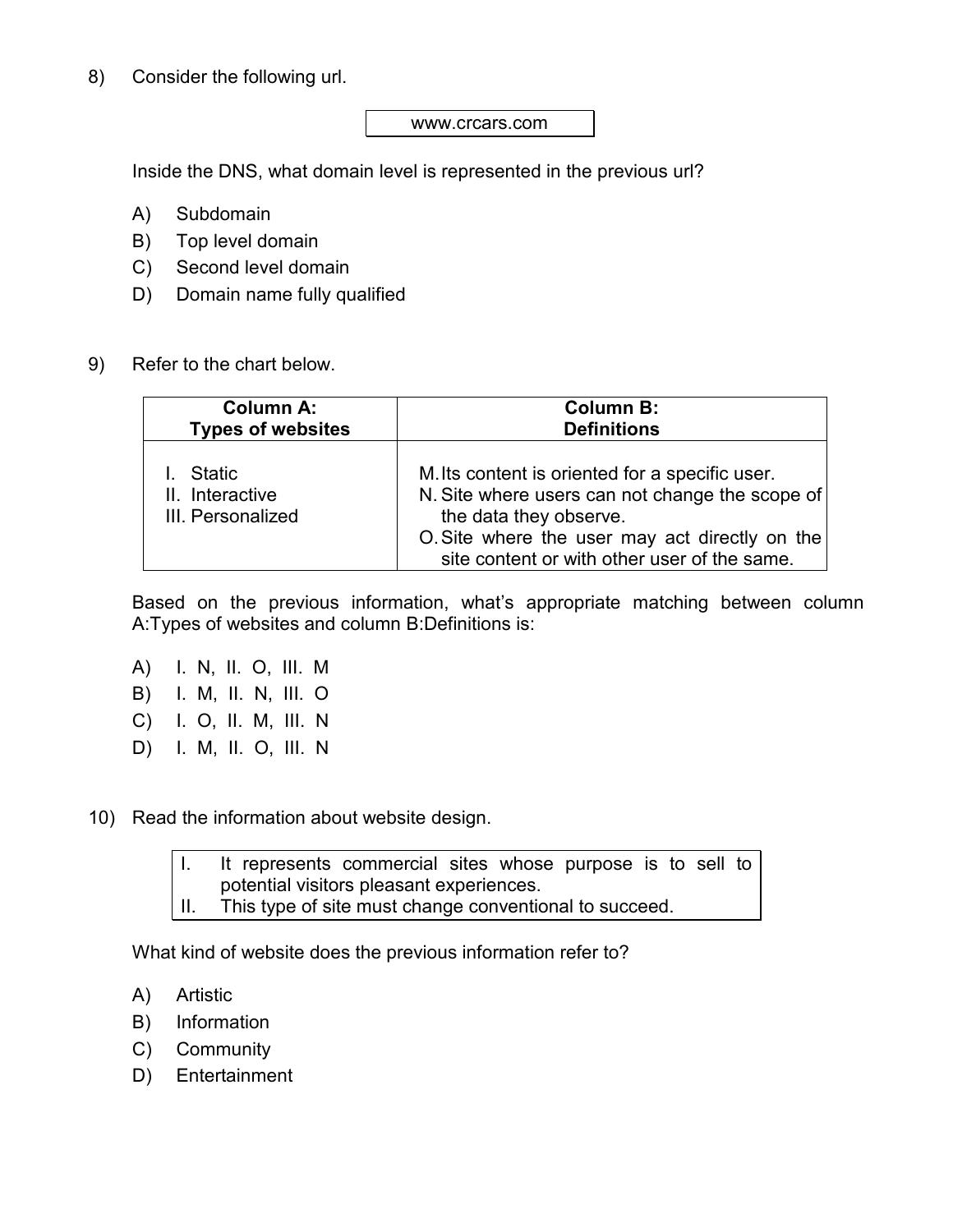- 11) Two functions that must comply with the information system corresponds to
	- A) collect data and safeguard information.
	- B) develop prototyping and transmit information.
	- C) implement operational feasibility and recover data
	- D) determine implementation needs and recover data.
- 12) Read the information about standard information transmission on mobile equipment.
	- I. It provides the ability to create small wireless networks and facilitates the synchronization of data between personal computers.
	- II. It enables the transmission of voice and data between computers via a radio frequency link.
	- III. It breaks into frames information which sends repeated removed fragments.
	- IV. It uses sine waves to transfer information.

According to the previous information, which numbers identify the Bluetooth standard using the information transfer between mobile equipment?

- A) I and II
- B) I and IV
- C) II and III
- D) II and IV
- 13) Read the text about connectivity.

It represents a multiplexing technique that distributes information units called alternate time slots. It offers multiple access to a small group of frequencies.

According to the previous information, what telephone technology does the previous text refer to?

- A) GSM
- B) UMTS
- C) TDMA
- D) GPRS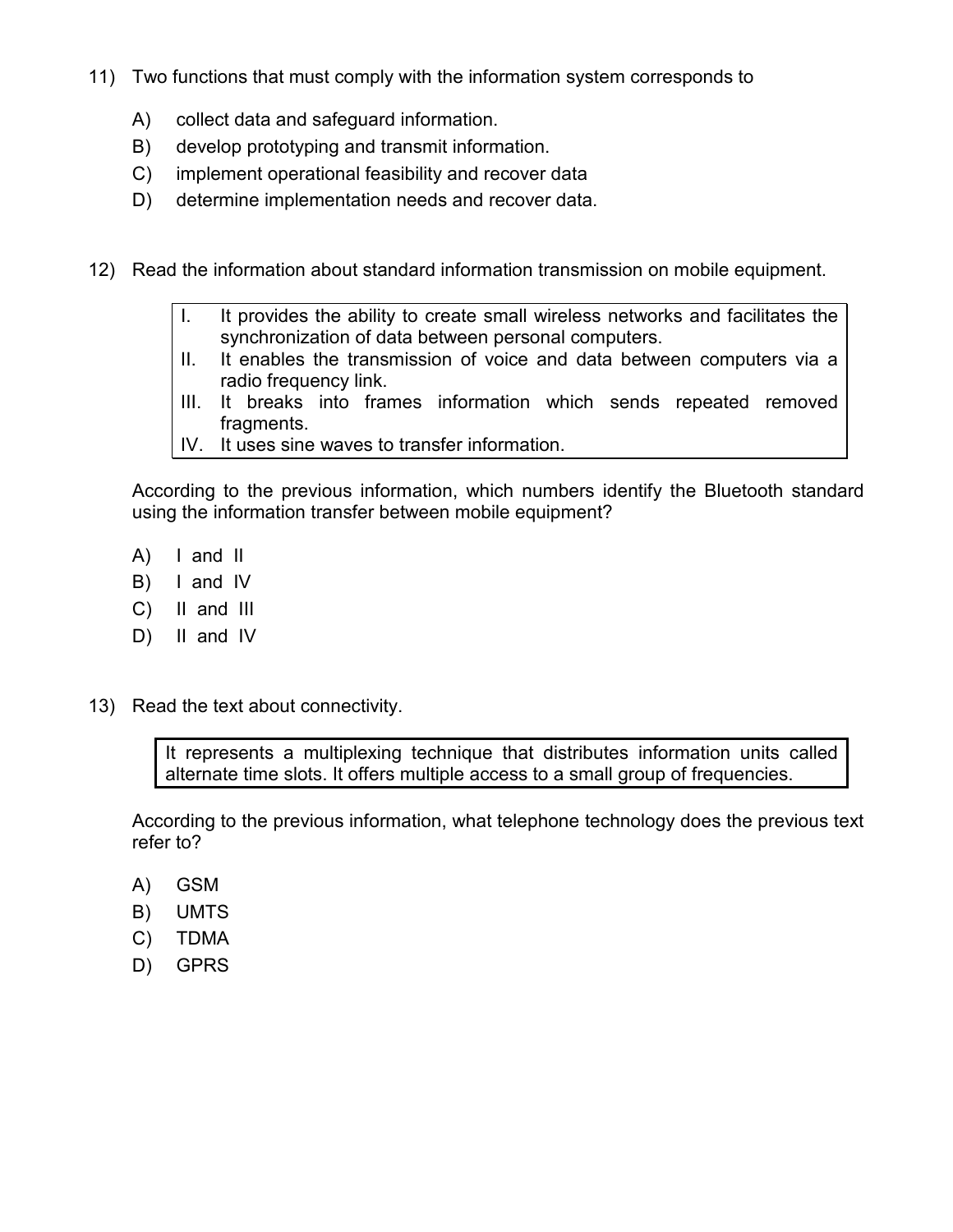- 14) Read the list about occupational health risk.
	- I. Lighting II. Gases III. Noise IV. Cold V. Mist

According to the previous list, which numbers identify chemical risks?

- A) I and V
- B) II and III
- C) III and V
- D) IV and V

15) What kind of chemical agents can be found in a workplace?

- A) Powder, humidity and bacteria
- B) Bacteria , radiation and noise
- C) Humidity, fungus and noise
- D) Dust, fog and gasses
- 16) Consider the image about basic hardware components.



What kind of port is identified by the letters P and Q respectively?

- A) Parallel and universal
- B) Serial and parallel
- C) Parallel and serial
- D) Serial and firewall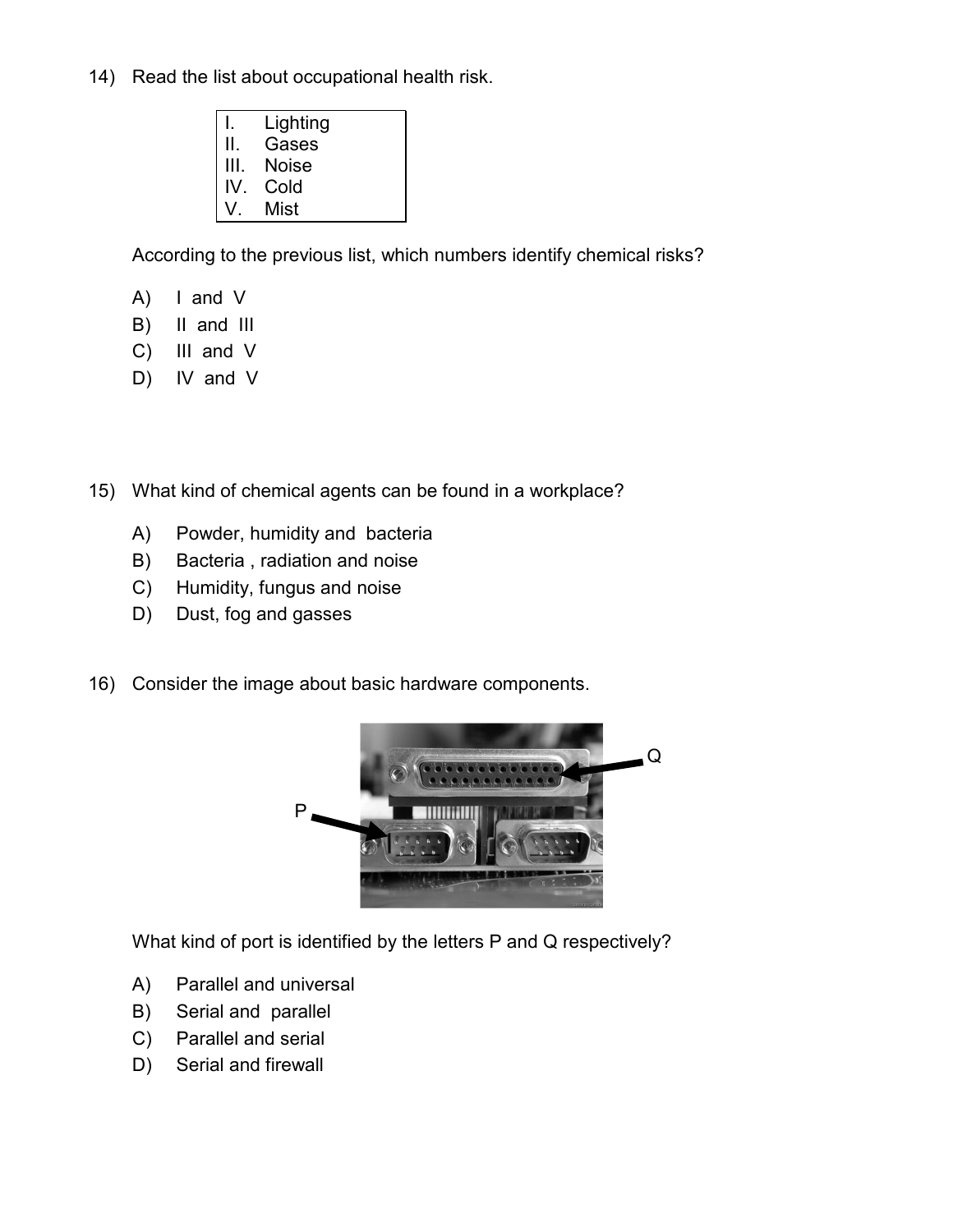17) Consider the image about the internal component of a computer.



Which component does the previous image refer to?

- A) Bios
- B) Switch
- C) Chipset
- D) Jumper
- 18) Consider the following illustration.



What kind of network does the previous illustration refer to?

- A) P2P
- B) LAN
- C) NAW
- D) NLAN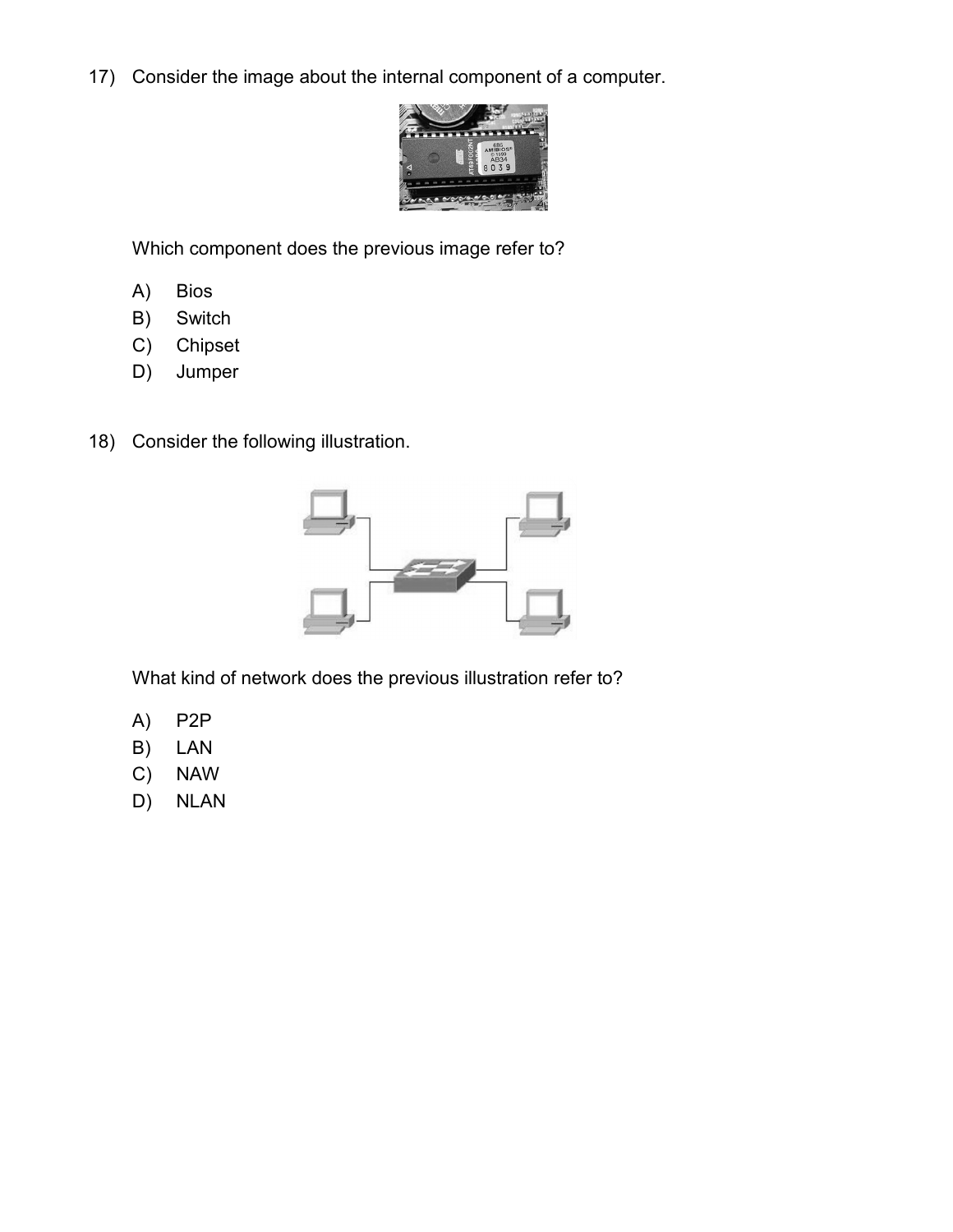19) Consider the following illustration.



What kind of network does the previous illustration refer to?

- A) PPP
- B) LAN
- C) WAN
- D) WLAN
- 20) Consider the following function.

function funcion1(number1, number2:integer):integer; Begin While (number1 <> number2) Do if (number1> number2) Then number1  $\leftarrow$  number1– number2 Else number2  $\leftarrow$  number2 – number1  $function1 \leftarrow number1$ end;

Which value is stored in the function called function1, if the input values in it correspond to values 125 and 625 respectively?

- A) 5
- B) 25
- C) 125
- D) 625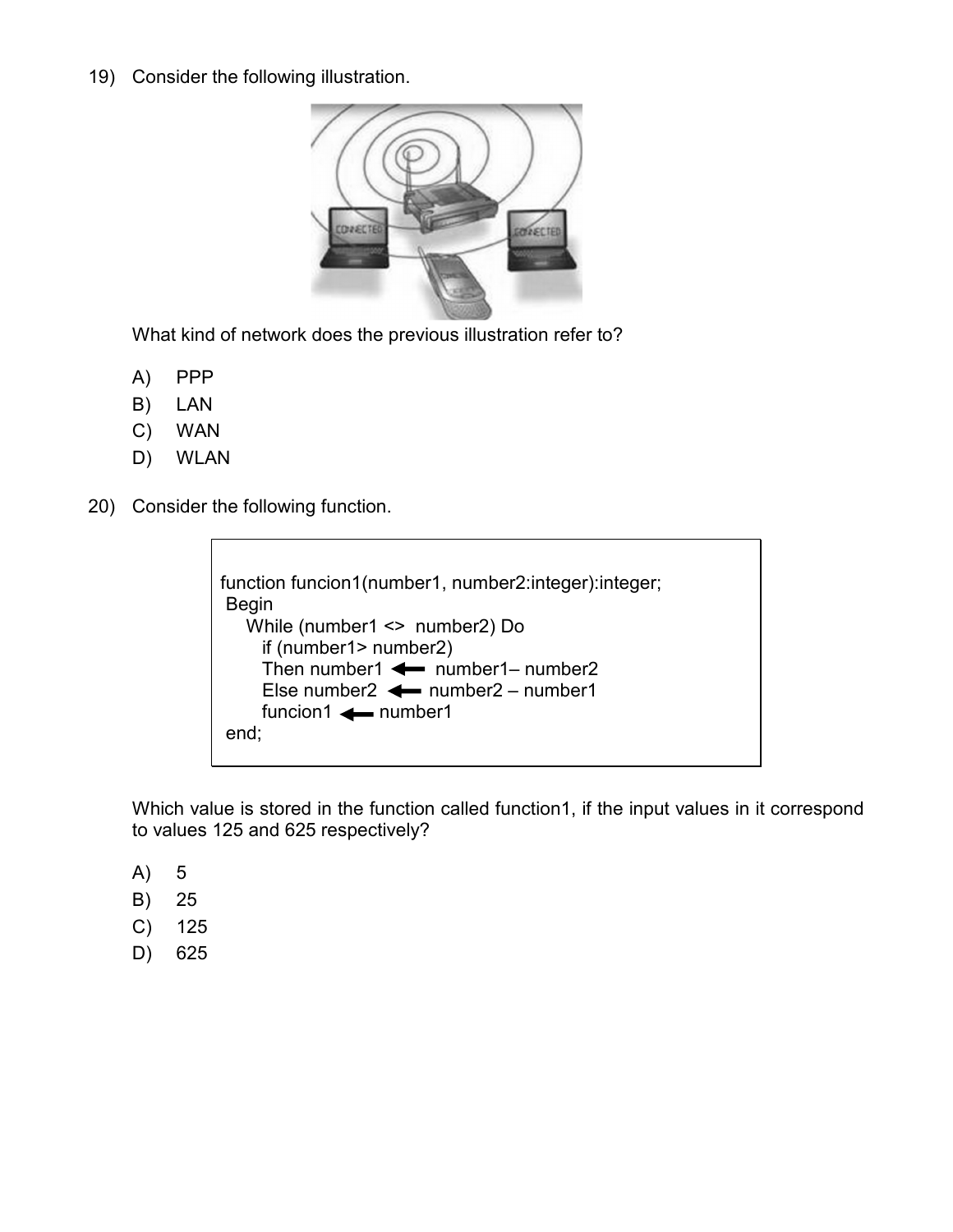21) Consider the following pseudo code.

```
Procedure exercise05 
      Divisor=2 
      Times=0 
      Add=0 
      number=7 
      If not(number<0) 
      Then 
              While (Sum <number) Do
                      Times=Times + 1 
                      Add=Add + Divisor 
                End_While 
      End_if 
     If (number mod 2) <> 0
      Then Times=Times - 1 
   End_if 
      Write(Times) 
End_procedure
```
According to the pseudocode above, which is the correct output value?

- A) 3
- B) 8
- C) 10
- D) 12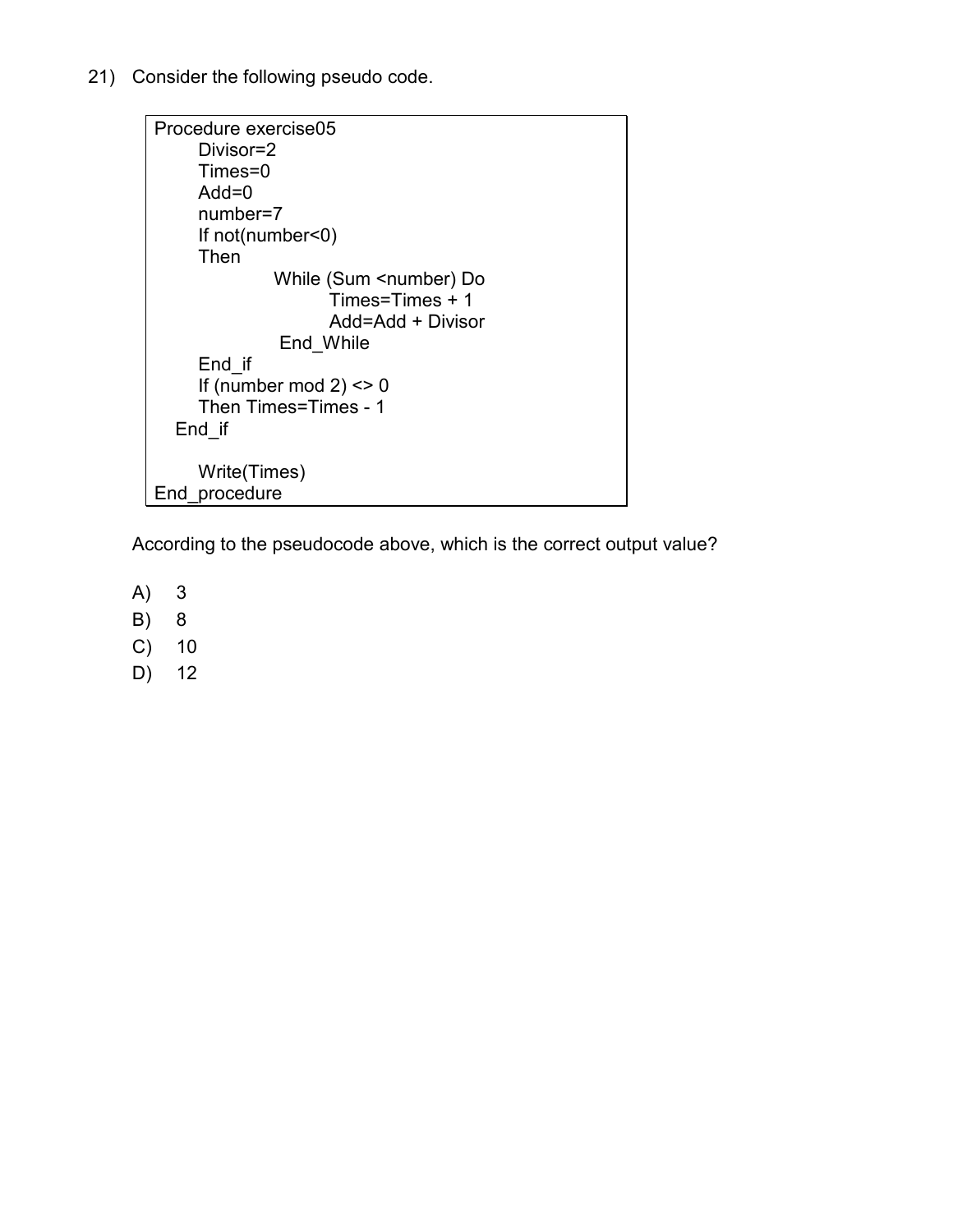22) Consider the following pseudo code.



According to the previous pseudocode, which are the correct output values?

- A) 1, 3
- B) 2, 5
- C) 3, 3
- D) 6, 9

23) Consider the figure about data structure.



What kind of data structure does the previous figure refer to?

- A) Tree
- B) Stack
- C) Queue
- D) Double linked list
- 24) Read the information about data structure.

It represents a list of type FIFO. For instance, in everyday life is a row of people on the ATM.

Which concept does the previous information refer to?

- A) Stack
- B) Array
- C) Queue
- D) Record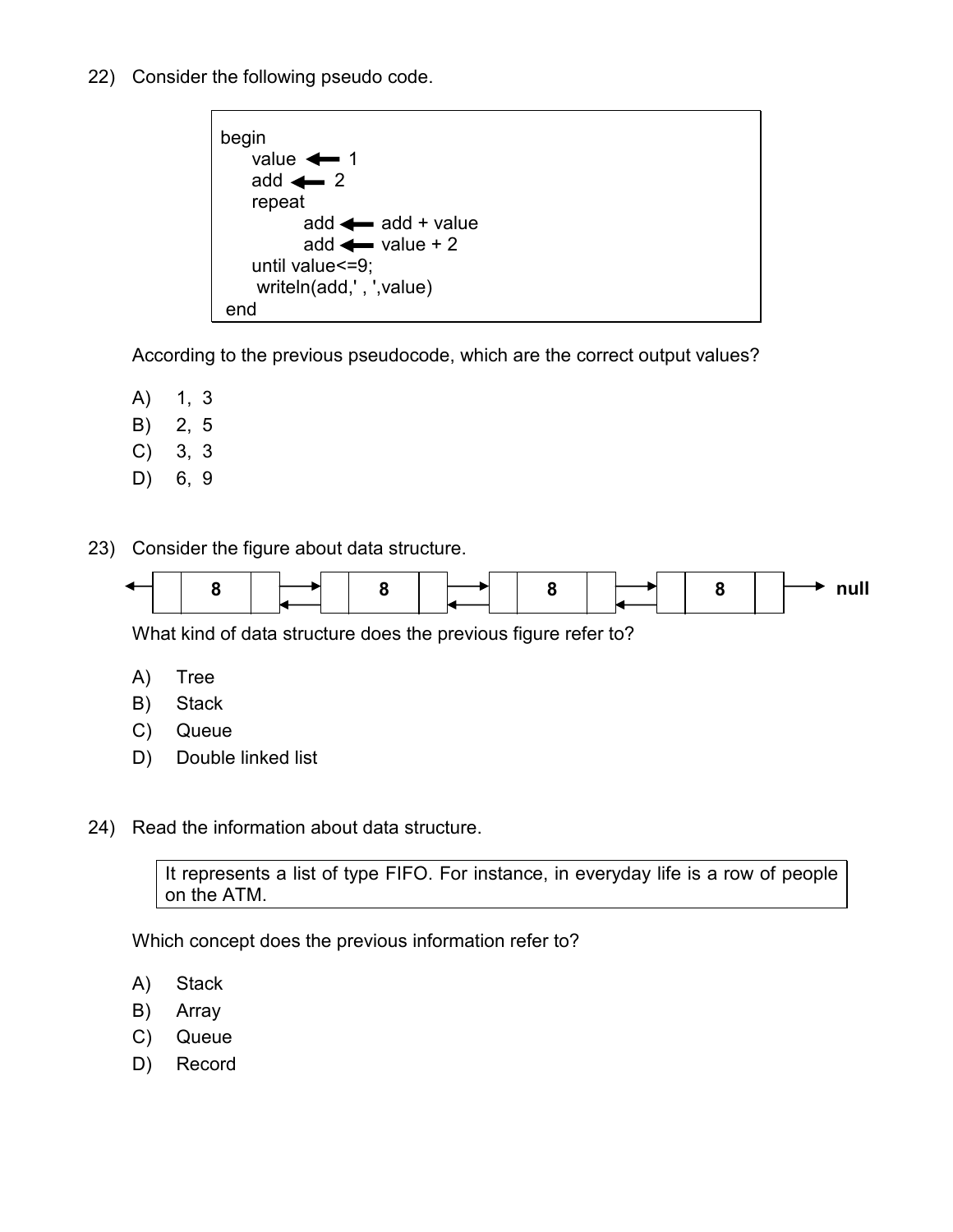25) Consider the following pseudocode fragment and the data that integrates the tree. The node variable is a pointer of data which is formed by three fields: Password of integer type. Left and right of pointer type.

```
Procedure Route(node:Ttree); 
Begin 
   If node < > null 
   Then 
              Writer(node^.left) 
              Route(node^.rigth) 
              Route(node^.password) 
   End_if 
End
```


According to the pseudocode above, which are the correct output values?

- A) 2 11 5 6 7 4 9 5 2
- B) 7 2 6 2 5 11 5 9 4
- C) 6 2 5 11 5 9 4 7 2
- D) 2 5 11 6 7 4 9 5 2
- 26) Read the text.

It is the creation or manifestation of a particular object from its class, which has attributes that identify and differentiate from the rest of the objects.

The previous text refers to the concept of

- A) encapsulation.
- B) instance.
- C) object.
- D) class.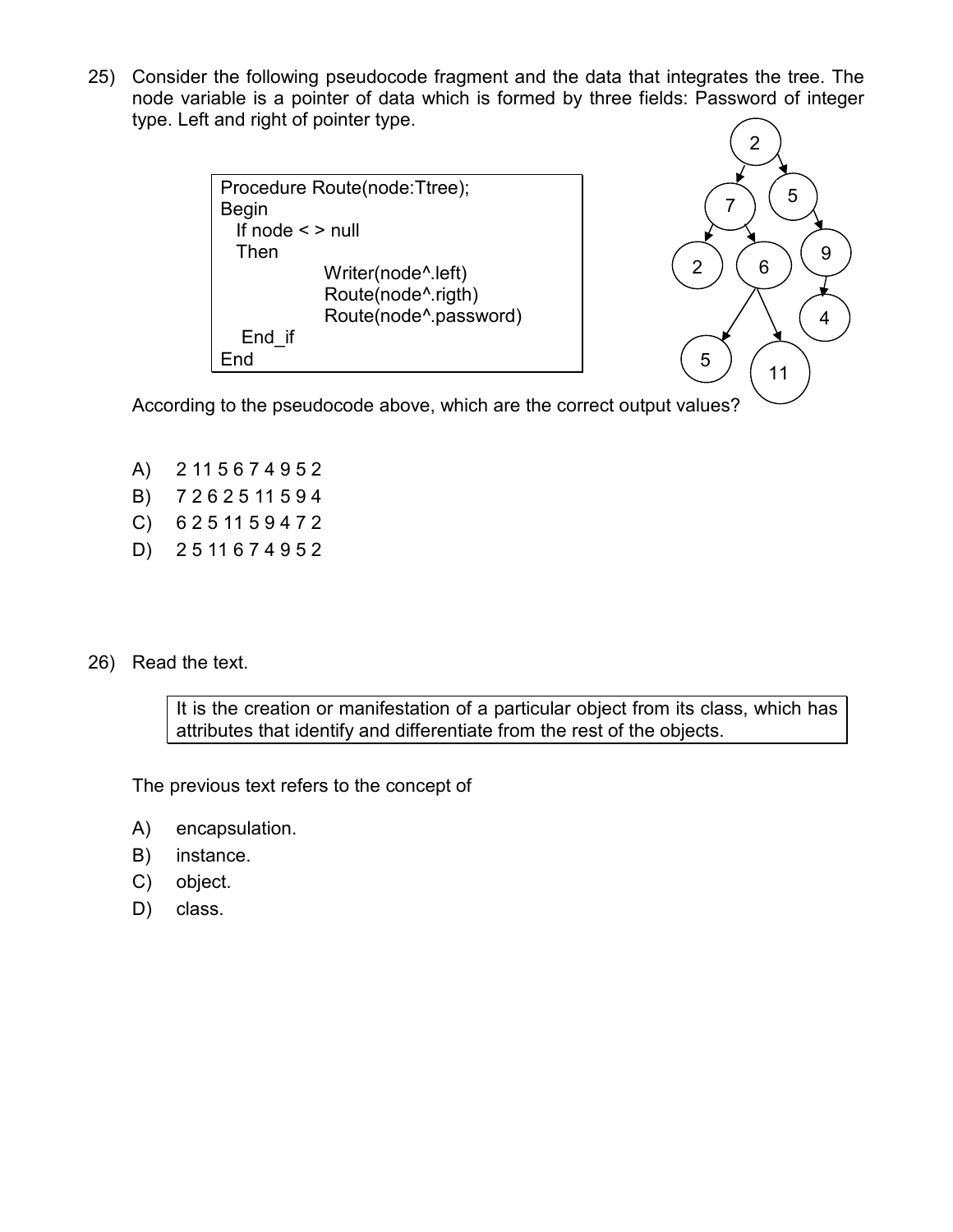27) Consider the following pseudocode and the datas stored by a variable called stack.



According to the previous pseudocode, which are the correct output values?

- A) 4 5 6 2 1
- B) 4 5 6 2 5
- C) 5 5 6 7 8
- D) 4 5 6 7 8
- 28) According to the Object Oriented Programming, the behavior that performs an object is called
	- A) class.
	- B) method.
	- C) modularity.
	- D) encapsulation.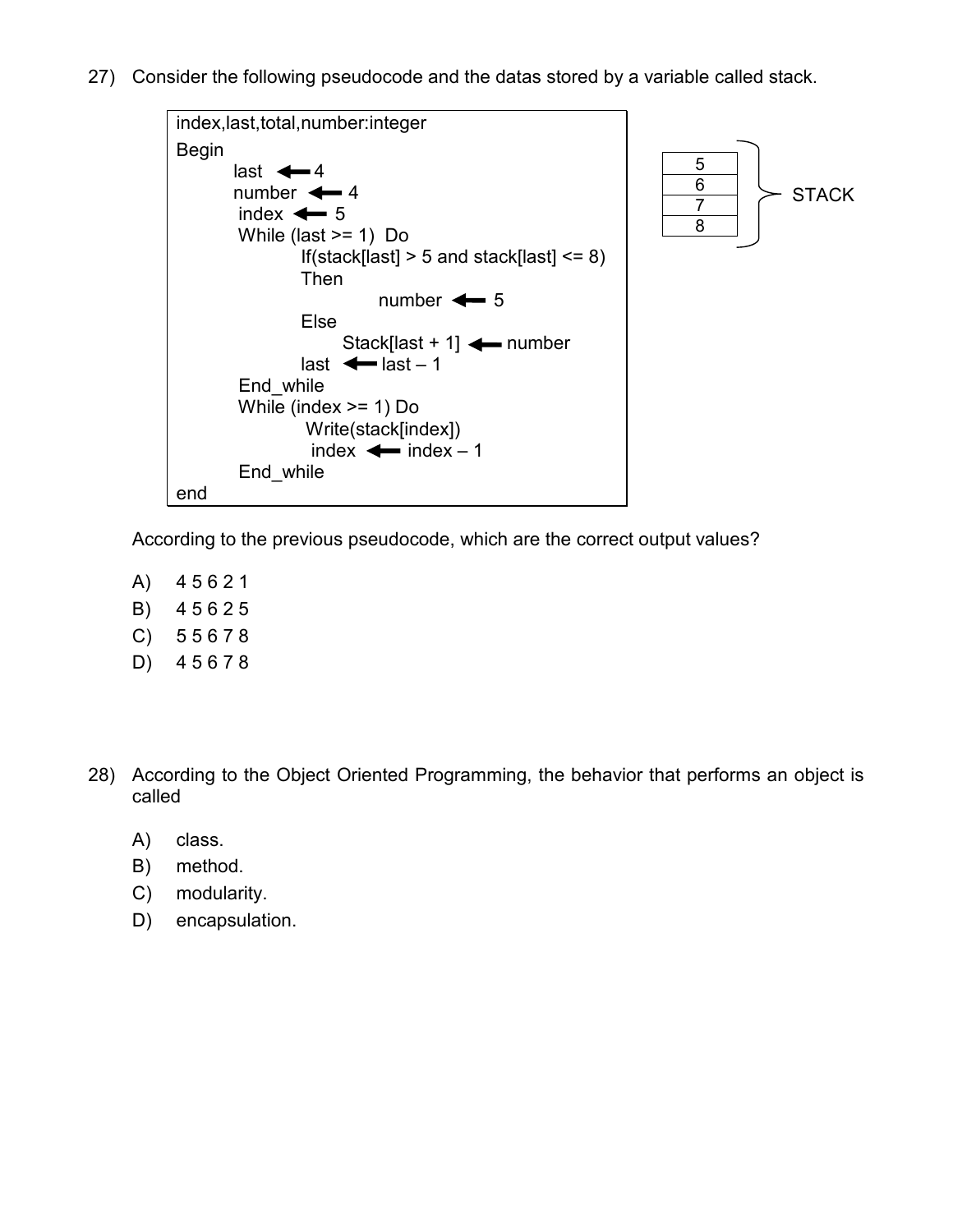29) Consider the following pseudocode. The variable called numbers is a linear structure that store the values  $1, 2, 3, 4, 5, 6, 7$  respectively.

> Class myclass Begin Integer value\_1 Public myclass () Begin value  $1 \leftarrow 0$  End myclass (integer value\_2) Begin value  $1 \leftarrow$  value 2 End Integer method() Inicio Return (value  $1 * 2$ ) End End Begin myclass numbers Integer index For index  $\leftarrow$  1 To 3 Do Write(number [index \* 2].method()) End

According to the previous pseudocode, which are the correct output values?

- A) 4 4 6
- B) 4 8 12
- C) 4 6 14
- D) 4 10 14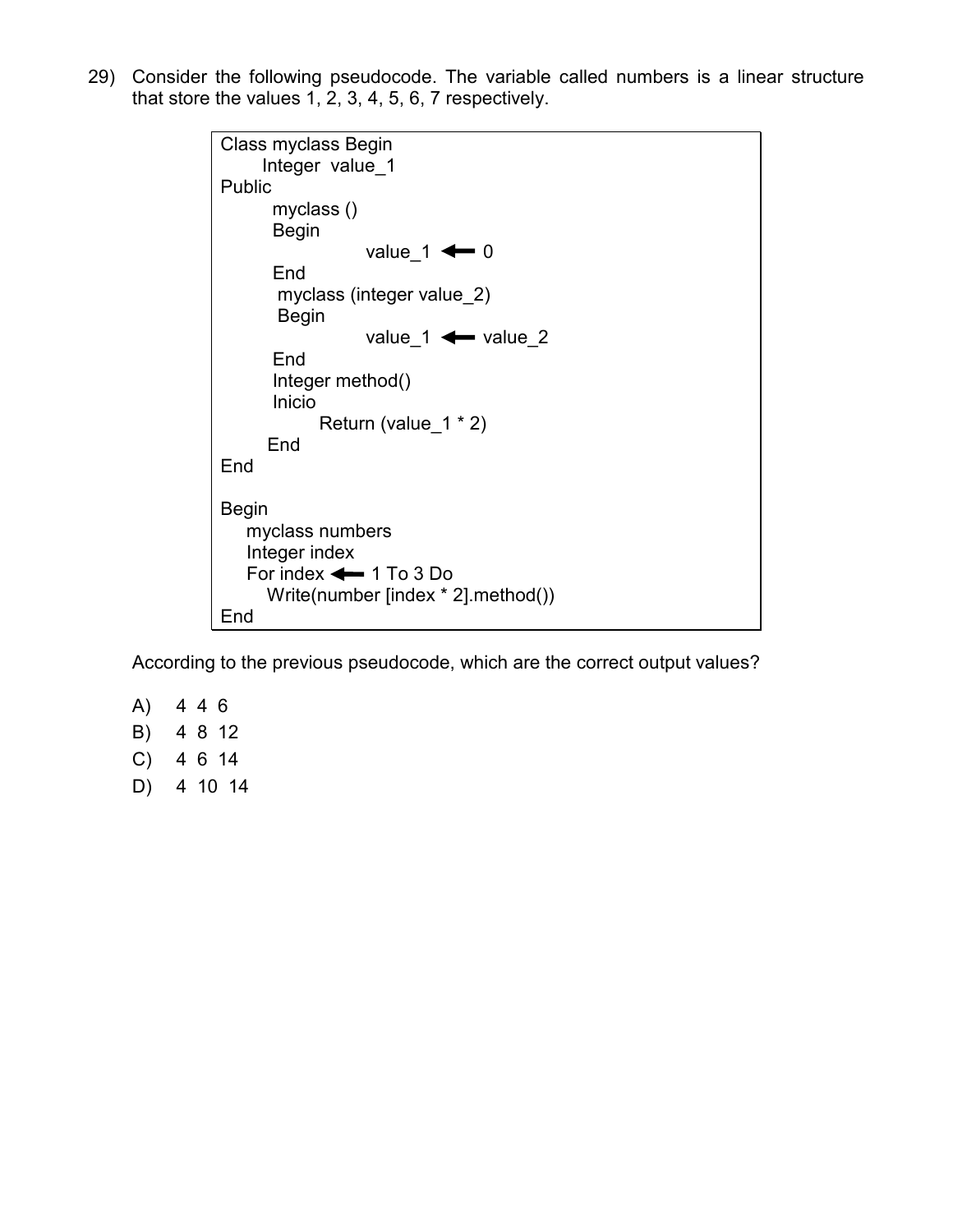30) Consider the following pseudocode.

```
Class coord Begin 
     Integer value_x, value_y 
    Public 
       coord() Begin 
         value_x \leftarrow 0value_y \leftarrow 0 End 
        coord(Integer number1, number2) Begin 
            value_x \leftarrow numero1
            value y \leftarrow numero2
        End 
        Integer method(integer firstvalue, secondvalue) Begin 
            firstvalue \leftarrow value x
            secondvalue \leftarrow value_y
        End 
        coord.calculate(coord Object1) Begin 
             coord.Aux 
            aux.value_x \leftarrow \text{value}_x + \text{Object value}_xaux.value_y \leftarrow value_y + Object.value_y Return (aux) 
      End 
End 
Begin 
      Integer val1, val2 
      coord Object_2(10,10), Object_3(5, 3), Object_4 
      Object4.method(val1,val2) 
     Write(val1, val2)
End
```
According to the previous pseudocode, which are the correct out values?

- A) 5, 15
- B) 3, 10
- C) 13, 10
- D) 15, 13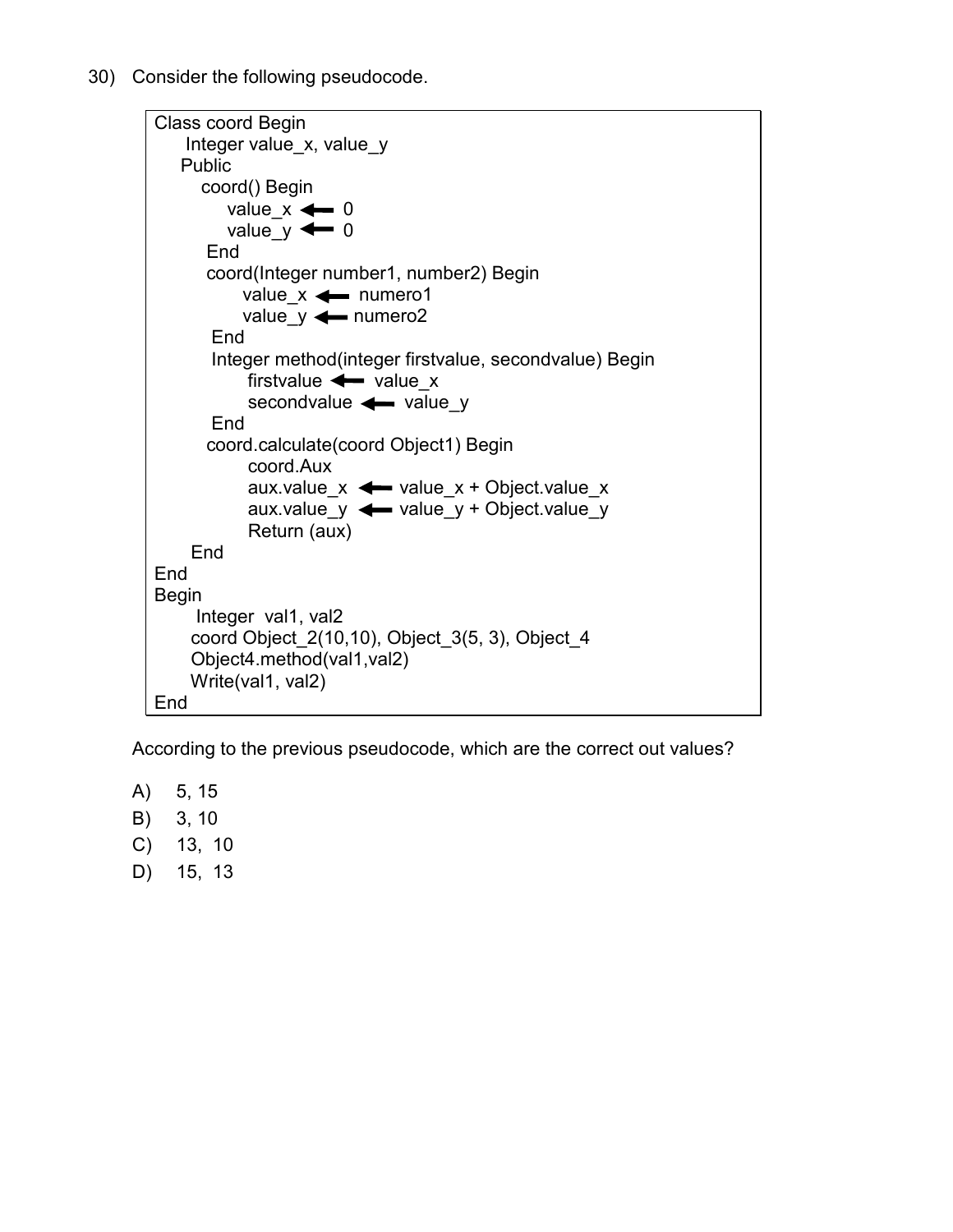31) Read the information about Quality Culture.

Thoughts are generated in a groupal atmosphere. People who form a group express their thinking when it is their turn, otherwise they must wait for the next turn. Another way of working is when individuals or groups express their thoughts as they think.

Which tools for continuous improvement does the previous information refer to?

- A) Cause-effect diagram
- B) Flow diagram
- C) Pareto chart
- D) Brainstorm
- 32) Read the information.
	- I. It provides suggestions.
	- II. It generates service attitude.
	- III. It develops abilites and skills.
	- IV. It applies their knowledge and talents.

According to information above, which numbers identify the "Teamwok concept"?

- A) I and II
- B) I and III
- C) II and IV
- D) III and IV
- 33) In order to update company's databases, what kind of marketing research is carried out once a year?
	- A) News
	- B) Panel
	- C) Unitarians
	- D) Permanent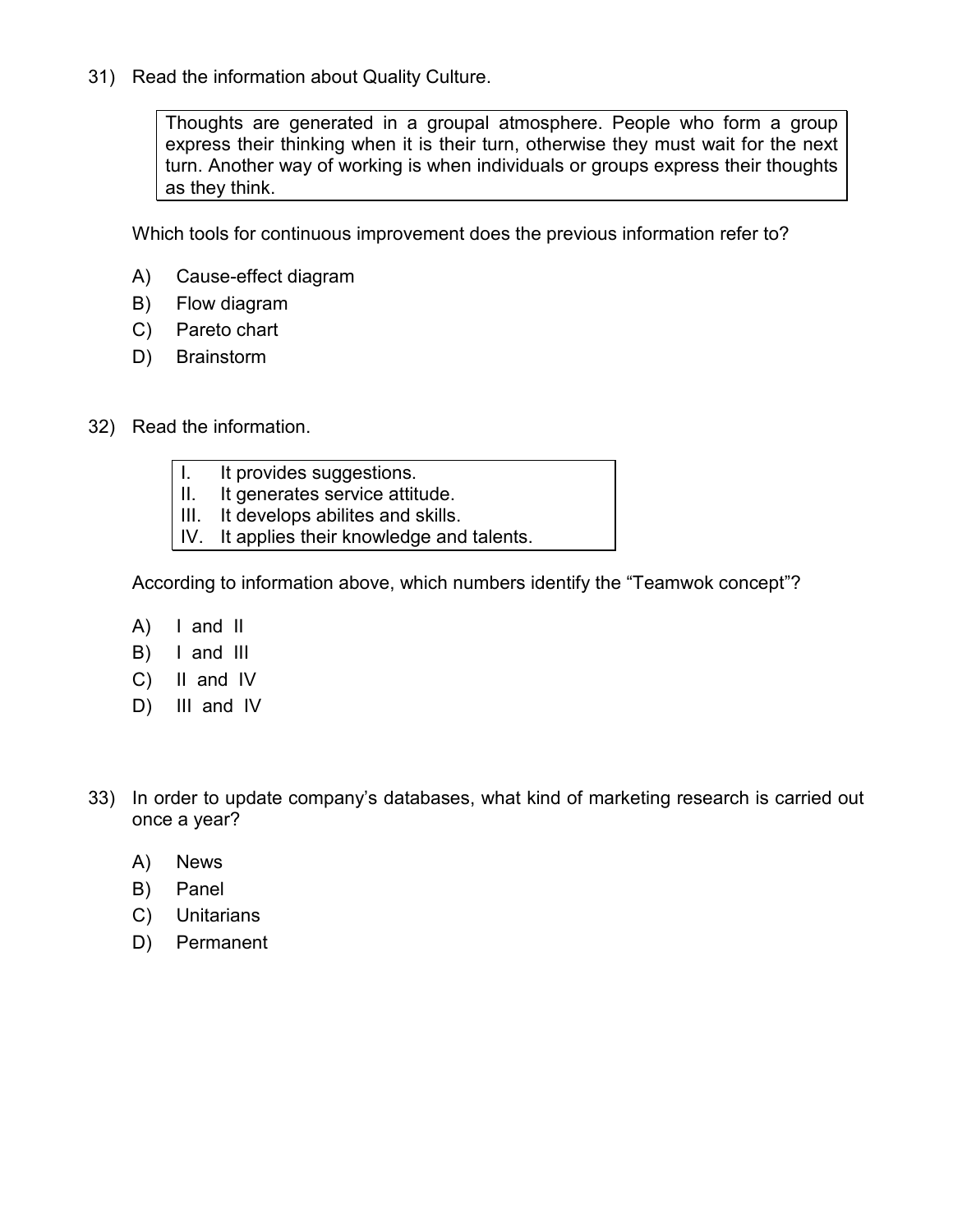34) Read the information about marketing.

It is any good or service that is offered to the market in order to meet a need.

The previous information refers to the concept called

- A) price.
- B) square.
- C) product.
- D) promotion.
- 35) Consider the graph.



What types of project design does the graph refer to?

- A) Waterfall
- B) Prototyping
- C) Delivery in stage
- D) Evolutionary delivery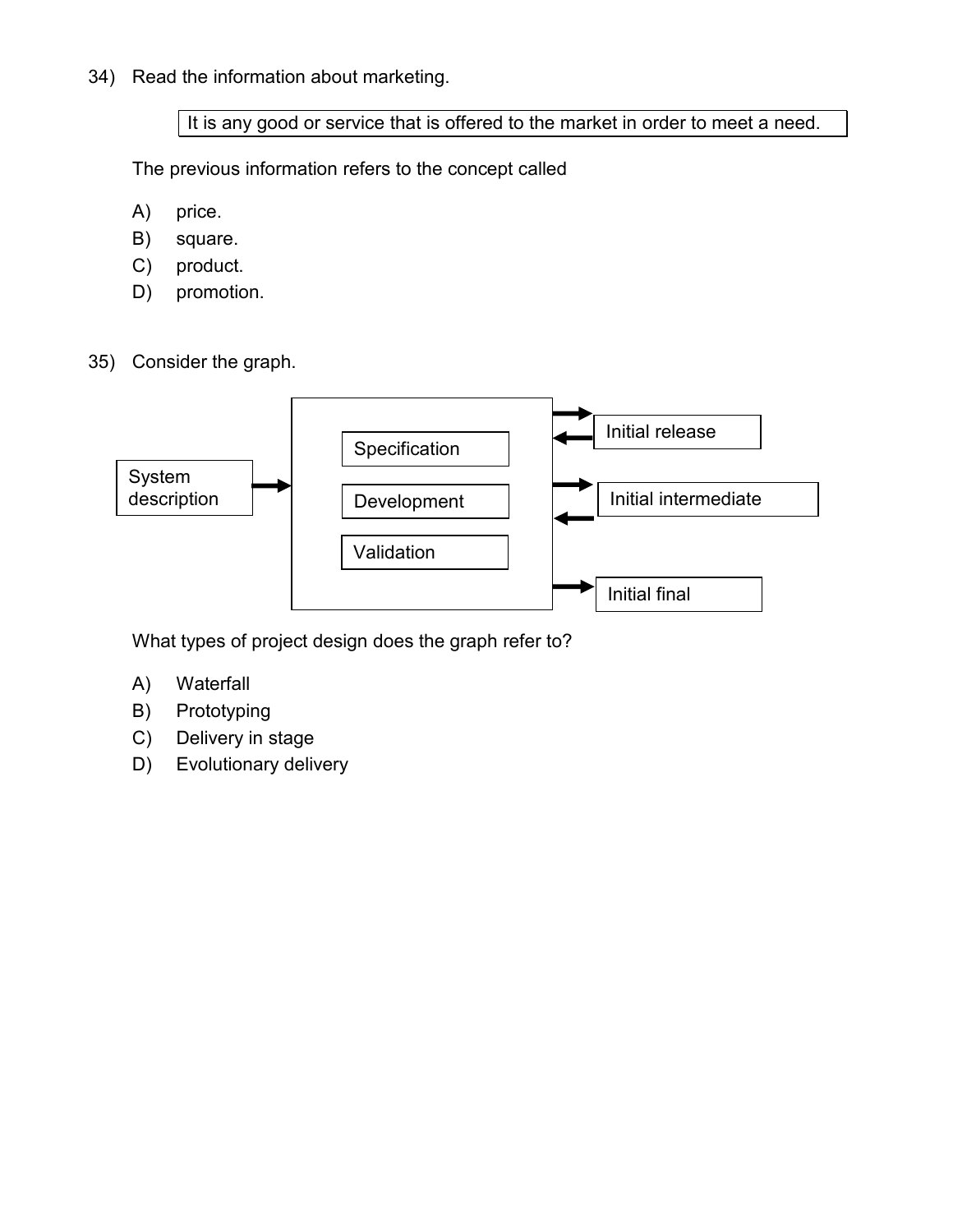36) Refer to the chart below.

| <b>Column A:</b>                             | <b>Column B:</b>                                                                                                                |  |  |  |
|----------------------------------------------|---------------------------------------------------------------------------------------------------------------------------------|--|--|--|
| Web pages                                    | <b>Description</b>                                                                                                              |  |  |  |
| <b>Static</b><br>Interative<br>Dynamic<br>Ш. | W. They are made by the HTML language.<br>X. They are made by languages like PHP y ASP.<br>Y. They are made by tool Javascript. |  |  |  |

Based on the previous information, what's appropriate matching between column A:Web pages and column B:Description is:

- A) I W II Y III X
- B)  $IX II Y III W$
- C) I W II X III Y
- D) I Y II W III X
- 37) Consider the illustration about .Net Programming.

| Lenguajes de<br>programación | <b>VB.NET</b>      | CII                                  | U                                            | $C++.NET$                 |                   |
|------------------------------|--------------------|--------------------------------------|----------------------------------------------|---------------------------|-------------------|
| Compiladores                 |                    |                                      | Compilador Compilador Compilador VB.NET C//  | Compilador<br>C++.NET     |                   |
| Managed Code                 | Assembly<br>(MSIL) | <b>Assembly</b><br>(MSIL)            | <b>Assembly</b><br>(MSIL)                    | <b>Assembly</b><br>(MSIL) | Unmanaged<br>code |
|                              |                    | <b>CLR (Common Language Runtime)</b> |                                              |                           |                   |
|                              |                    |                                      | JIT (Just In Time Compiler)<br>Código Nativo |                           |                   |
|                              |                    |                                      | Sistema Operativo                            |                           |                   |

Which eject sketch does the illustration refer to?

- A) CLR
- B) BSL
- C) BLS
- D) CRL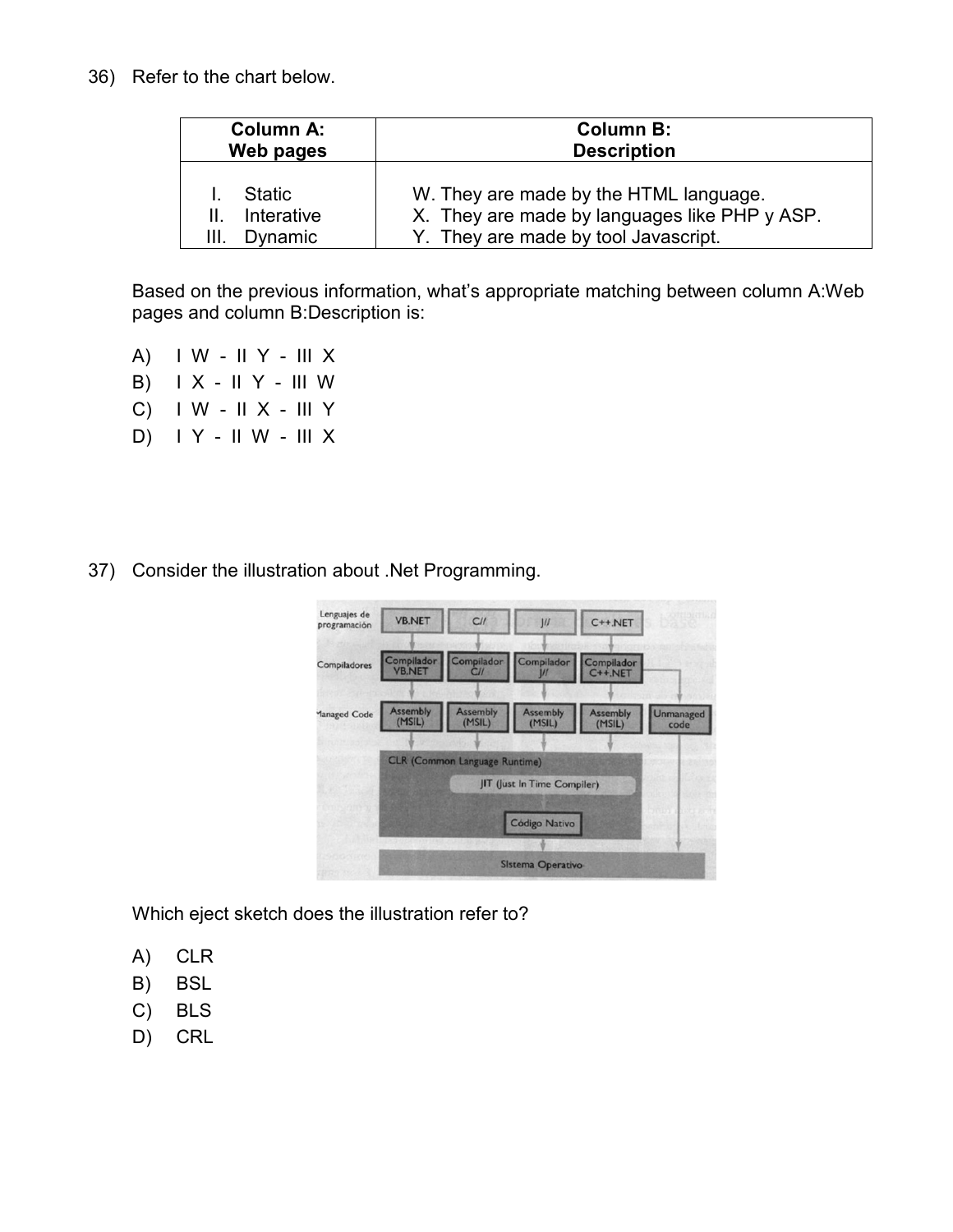38) Read the information.

It provides a system of tree structure directory. The kernel supports files as unstructured sequences of bytes. Direct access and sequential access are supported by calls and library routines.

Which operating system does the previous information refer to?

- A) Microsoft Windows
- B) Solaris
- C) Novell
- D) Unix
- 39) Read the information about the operating system.
	- $\checkmark$  In the main memory, the segment has maximum capacity of 640K.
	- $\checkmark$  It allows the total control of computers.
	- $\checkmark$  It has no security measures.

Which operating system does the previous information refer to?

- A) DOS
- B) UNIX
- C) AS/360
- D) OS/390
- 40) In the entity– relation model, the characteristics of the entity are called
	- A) datas.
	- B) relation.
	- C) attributes.
	- D) cardinalities.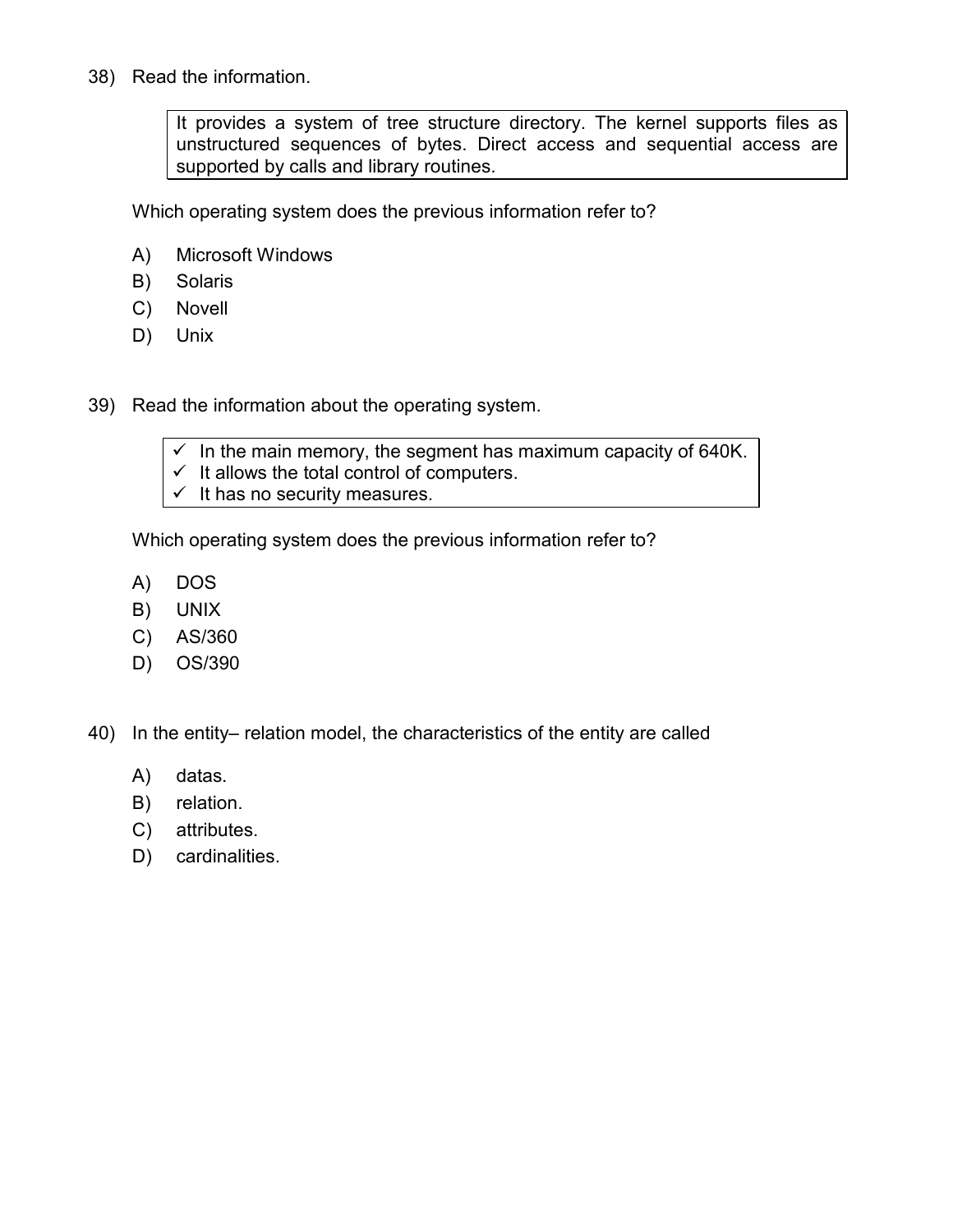# 41) Read the text.

A relationship between data tables in this normal form, if well placed in 1 FN, all attributes that are not part of any key candidate provide the overall key.

Which normalization form does the previous text refer to?

- A) 1 NF
- B) 2 NF
- C) 3 NF
- D) 4 NF
- 42) Read the information.

It is a guideline to manage the sustained success of organization.

Which ISO 9000 norm for the operation of a company is described by the previous information?

- A) 9001
- B) 9002
- C) 9003
- D) 9004
- 43) Read the definition about information system.

It represents a deposit of elements in a system. These elements are centered on the data and how they are structured to satisfy the user's requirements.

Which concept does the previous definition refer to?

- A) Compilation of data
- B) Data dictionary
- C) Flow of data
- D) Prototypes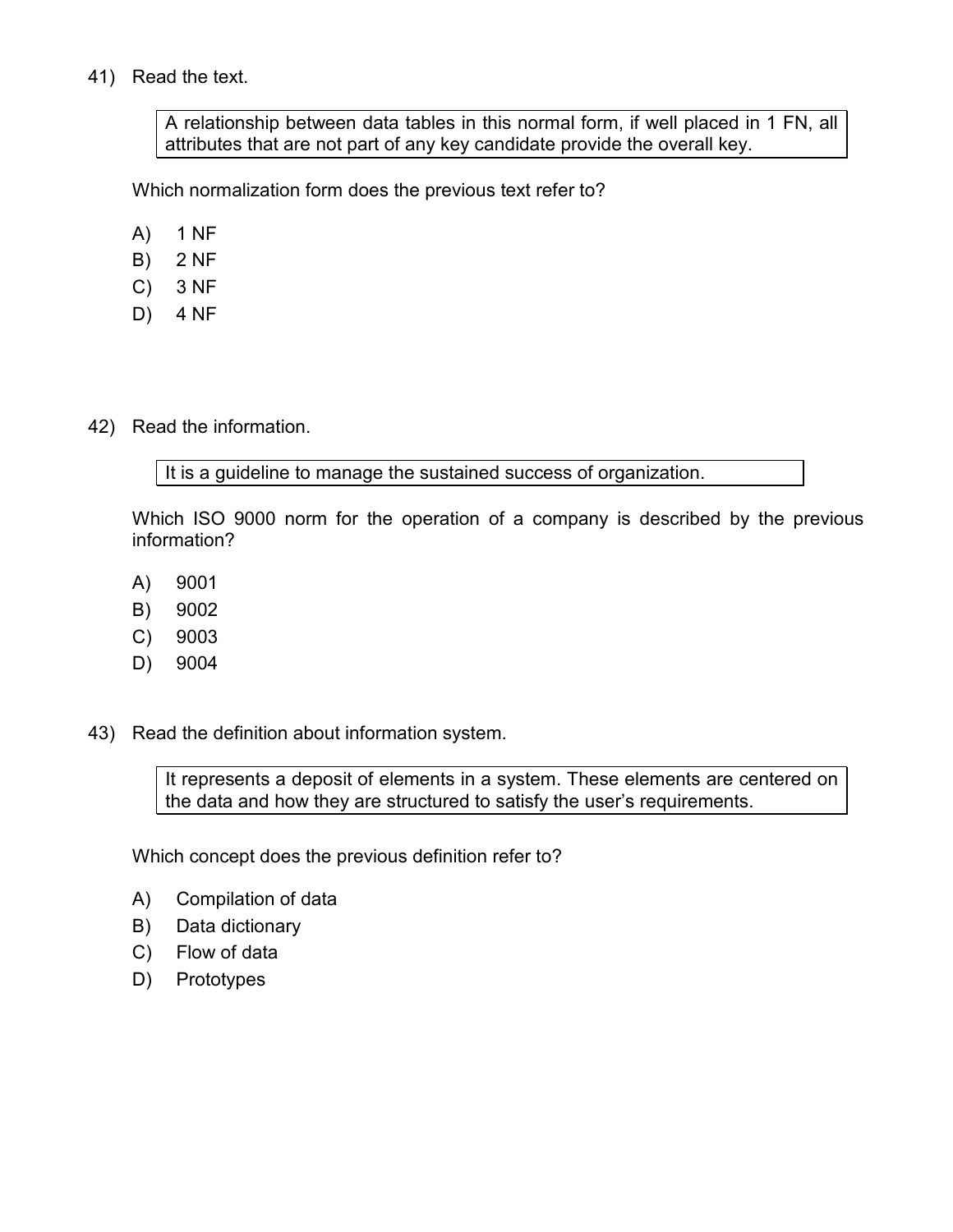44) Consider the of data flow diagram.



The previous data flow diagram represents

- A) data storage.
- B) transactions.
- C) processes.
- D) data flow.

Read the information.

# **Software Design Principles**

Software can be designed to simplify tasks and to create a positive overall experience for users. Understanding the goals of users and designing software with those goals in mind are the best approaches to successfully delivering products that will make a good impression. Next, there are two core principles and best practices to assist software designers and developers in producing software.

1) **Keep it simple.**Give easy access to the features that most users will need most of the time; this is highly important in regards to software design principles, so that features used less often or by only a subset of users are placed less prominently.

2) **Optimize the design for the most frequent or important tasks.**Understanding how users will use the software you are designing is critically important. Designers should use that understanding to anticipate the information, task flows, and features that users require at key points within the user experience.

> Adapted from: https://www-01.ibm.com/software/ucd/designconcepts/designbasics.html

Based on the previous information, select the option that best completes each sentence. (Items 45 and 46)

- 45) One of the most prominent features of software design is to make sure the users\_\_\_\_\_\_\_\_\_\_\_\_\_\_\_\_\_\_\_\_\_\_\_\_\_\_\_\_\_\_.
	- A) organize the tasks
	- B) anticipate the information
	- C) target the designers' experience
	- D) have a non-complicated way to access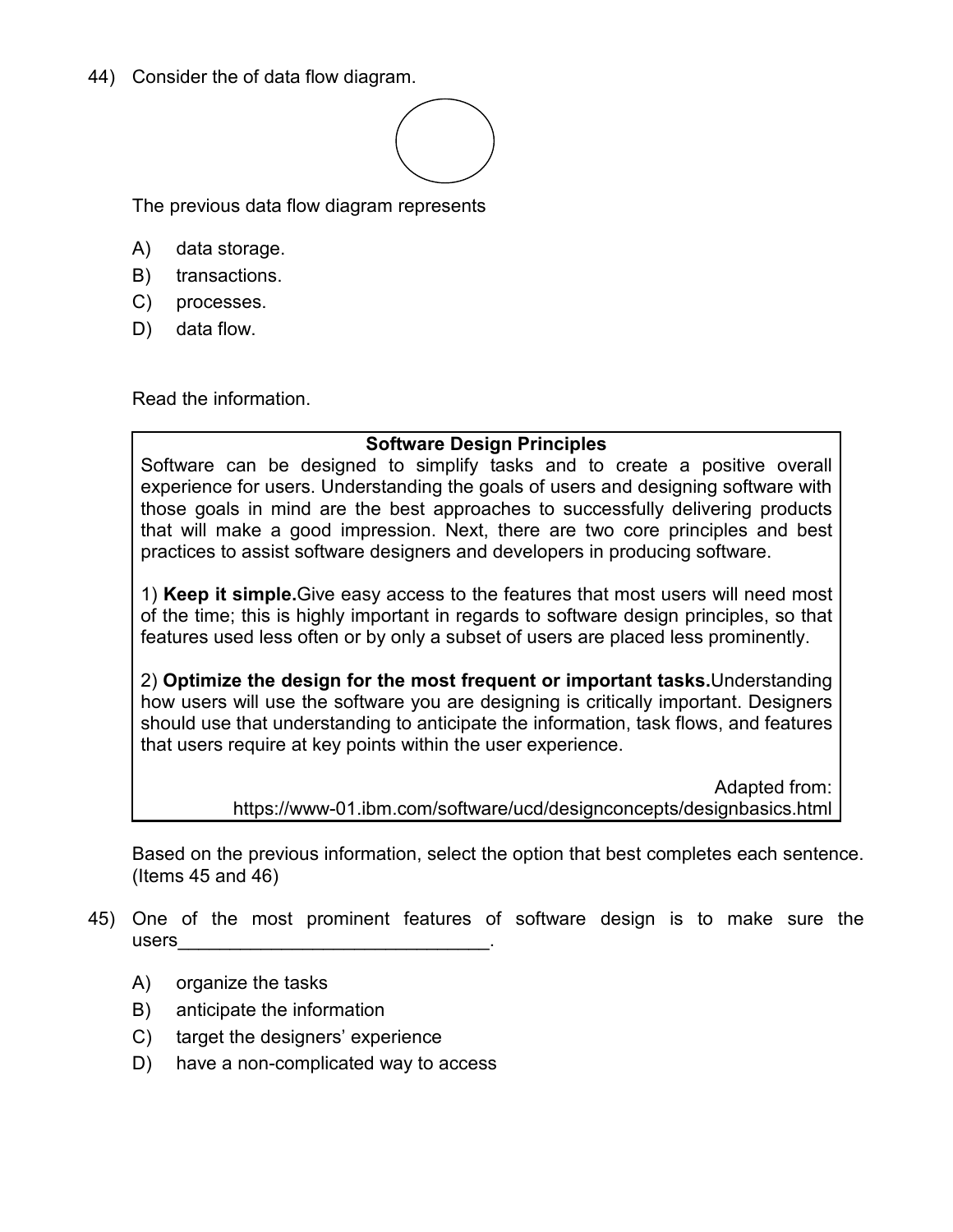- 46) Success in software design can be linked directly to \_\_\_\_\_\_\_\_\_\_\_\_\_\_\_\_\_\_\_\_\_\_\_
	- A) optimize the product delivery
	- B) focus in the less used features
	- C) comprehend the users' requirements
	- D) guarantee the software designer experience
- 47) La equivalencia lógica del enunciado ( $R \wedge R$ ) corresponde a
	- A) tautología.
	- B) contingencia.
	- C) contradicción.
	- D) transposición
- 48) A continuación se presenta una *tabla de verdad*:

| P | ⇒(P∨P` |
|---|--------|
|   |        |
|   |        |
| F |        |
| F |        |

La tabla anterior es un ejemplo de

- A) negación.
- B) tautología.
- C) afirmación.
- D) equivalencia material.
- 49) ¿Cuál es el resultado de la simplificación de la expresión booleana abc' + ab'c'?
	- A) ab'
	- B) ac'
	- C) bc'
	- D) bc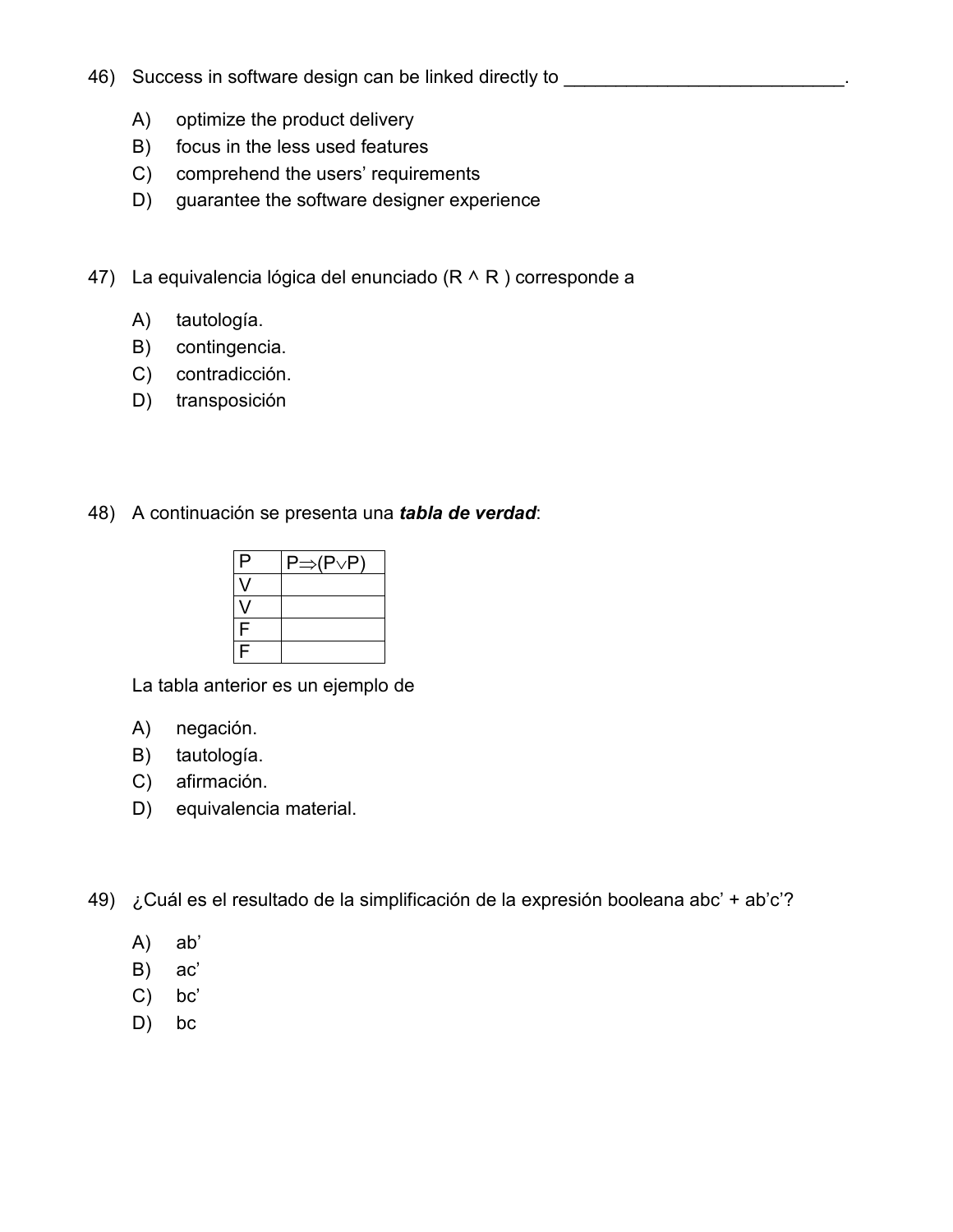50) ¿Cuál es el valor en el sistema binario del número 4E8<sub>16</sub>?

- A) 10111001011<sup>2</sup>
- B) 10101101001<sub>2</sub>
- C) 10011101000<sub>2</sub>
- D) 10011100101<sup>2</sup>
- 51) Considere el siguiente pseudocódigo:

| Inicio<br>Entero Numero, Veces<br>Numero $\leftarrow$ 1<br>Veces $\leftarrow$ 3                                                    |  |
|------------------------------------------------------------------------------------------------------------------------------------|--|
| Repetir<br>Numero < Numero * Veces<br>Veces $\longleftarrow$ Veces + 2<br>Hasta que Veces $> 4$<br>Escribir (Numero, Veces)<br>Fin |  |

¿Cuáles son los valores de salida correctos, respectivamente, del pseudocódigo anterior?

- A) 3, 5
- B) 5, 3
- C) 7, 9
- D) 9, 7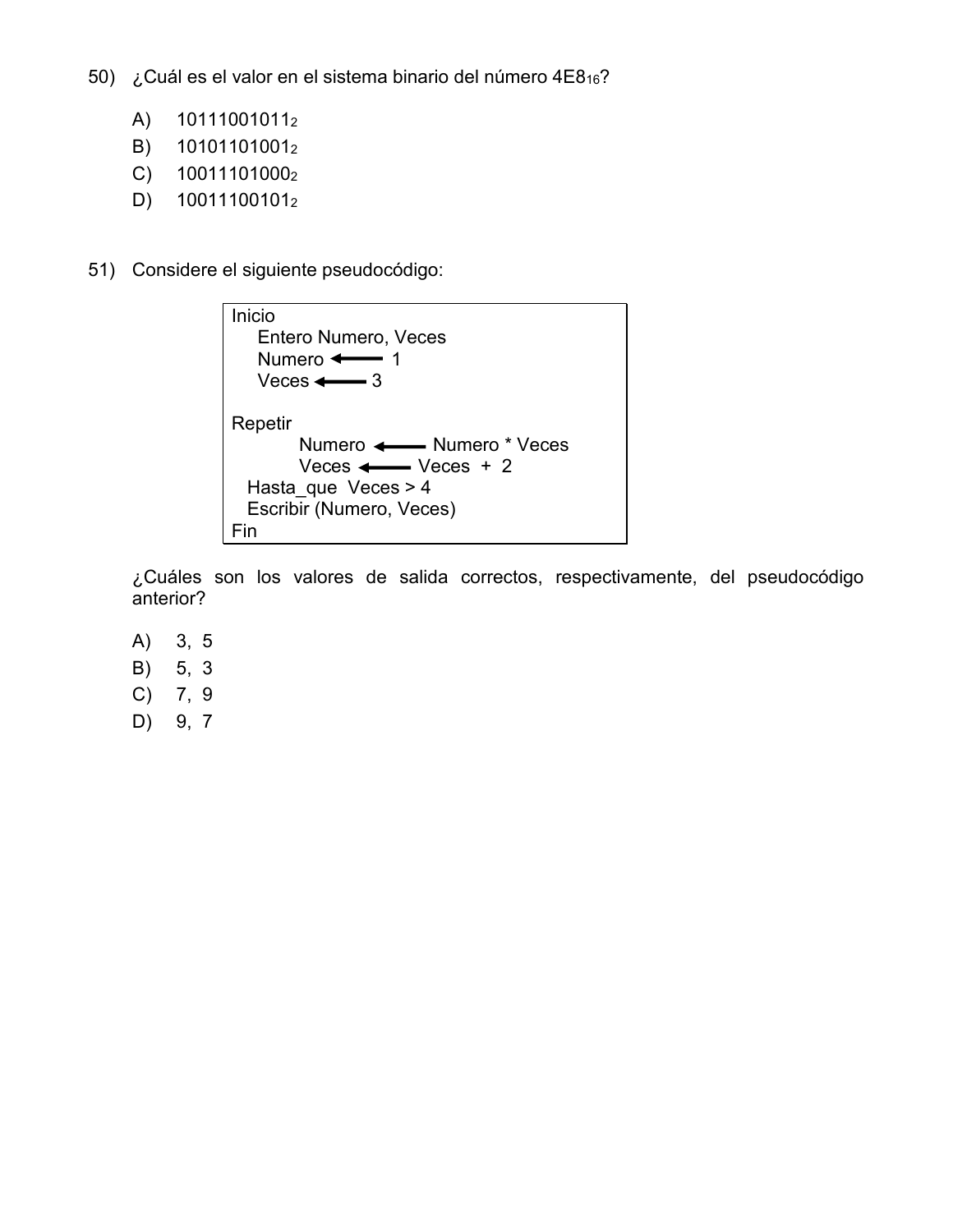52) Considere el siguiente fragmento de programa escrito en pseudocódigo:

```
Inicio 
  sumar \leftarrow 0Desde fila \leftarrow 1 Hasta 3 Hacer
    sumar \leftarrow sumar + (fila + 2)
   Escribir(sumar) 
Fin
```
¿Cuál es el valor de salida correcto, según el fragmento de programa anterior?

- A) 3
- B) 7
- C) 9
- D) 12
- 53) Considere el siguiente pseudocódigo:

```
Inicio 
Entero Numero 
Numero \leftarrow 2
 Repetir 
       Numero \leftarrow Numero + 2
  Hasta que no (numero > 10) 
  Escribir(Numero) 
Fin
```
¿Cuál es el valor de salida correcto, según el pseudocódigo anterior?

- A) 4
- B) 6
- C) 8
- D) 10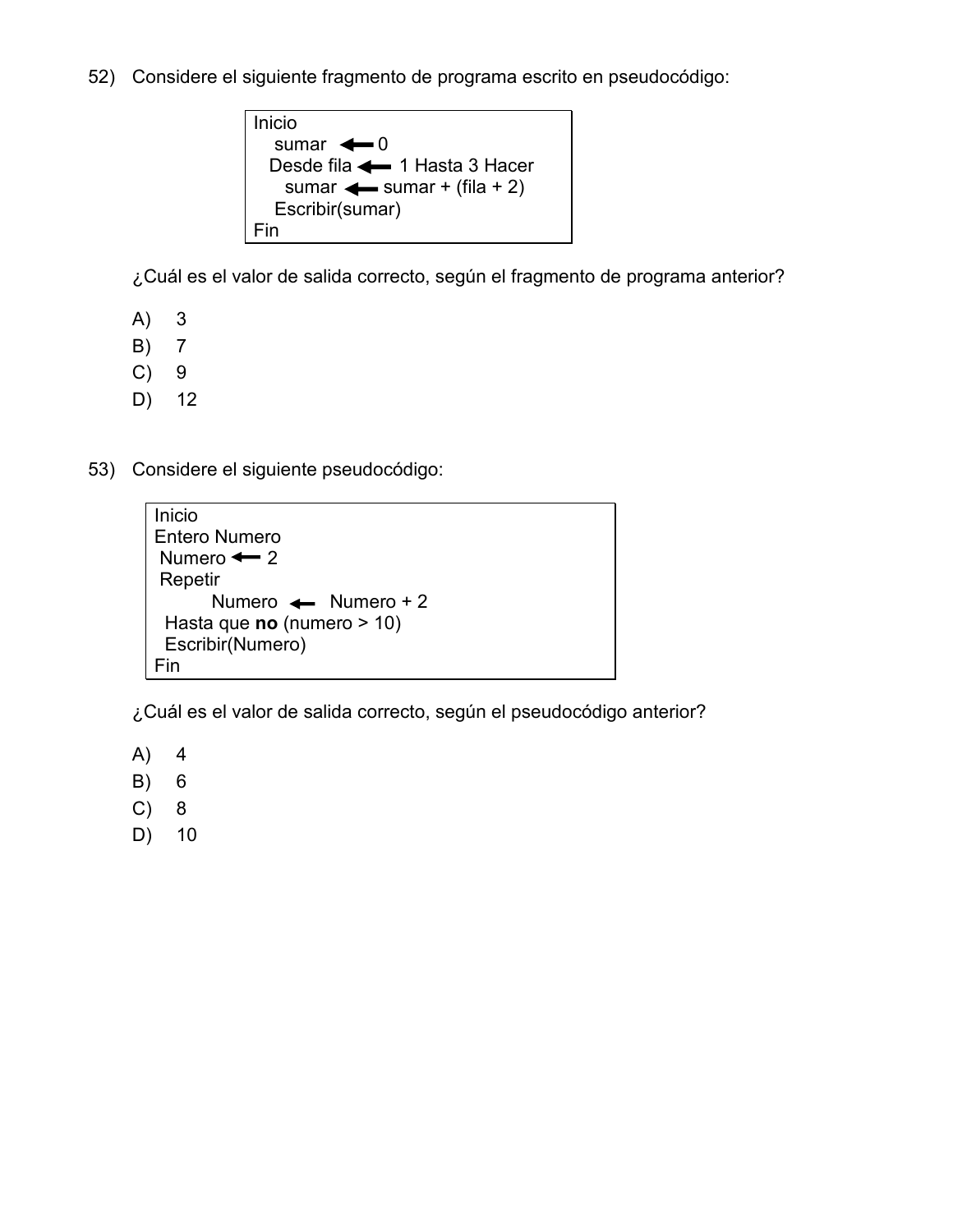54) Considere el siguiente fragmento de programa escrito en pseudocódigo. La variable denominada matriz es un arreglo de dos dimensiones que almacena los siguientes valores:

| З |   | 8 |
|---|---|---|
| 9 | 4 | 5 |
| ン | 6 |   |

| Proceso Ejercicio 2                           |
|-----------------------------------------------|
| Dimension matriz [3,3]                        |
| suma $\leftarrow -3$                          |
| Para fila <a>1 Hasta 3 Hacer</a>              |
| Para columna <a>1 Hasta 3 Hacer</a>           |
| Leer (matriz [fila, columna])                 |
| Escribir (fila, columna)                      |
| resto $\leftarrow$ (columna modulo 2)         |
| Si no (resto $\leq$ 0)                        |
| Entonces suma < suma + matriz [columna, fila] |
| Sino suma < suma + matrizoila, columna        |
| FinSi                                         |
| FinPara                                       |
| FinPara                                       |
| Escribir(suma)                                |
| <b>FinProceso</b>                             |

¿Cuál es el valor de salida correcto, según el fragmento de programa anterior?

- A) 17
- B) 26
- C) 28
- D) 43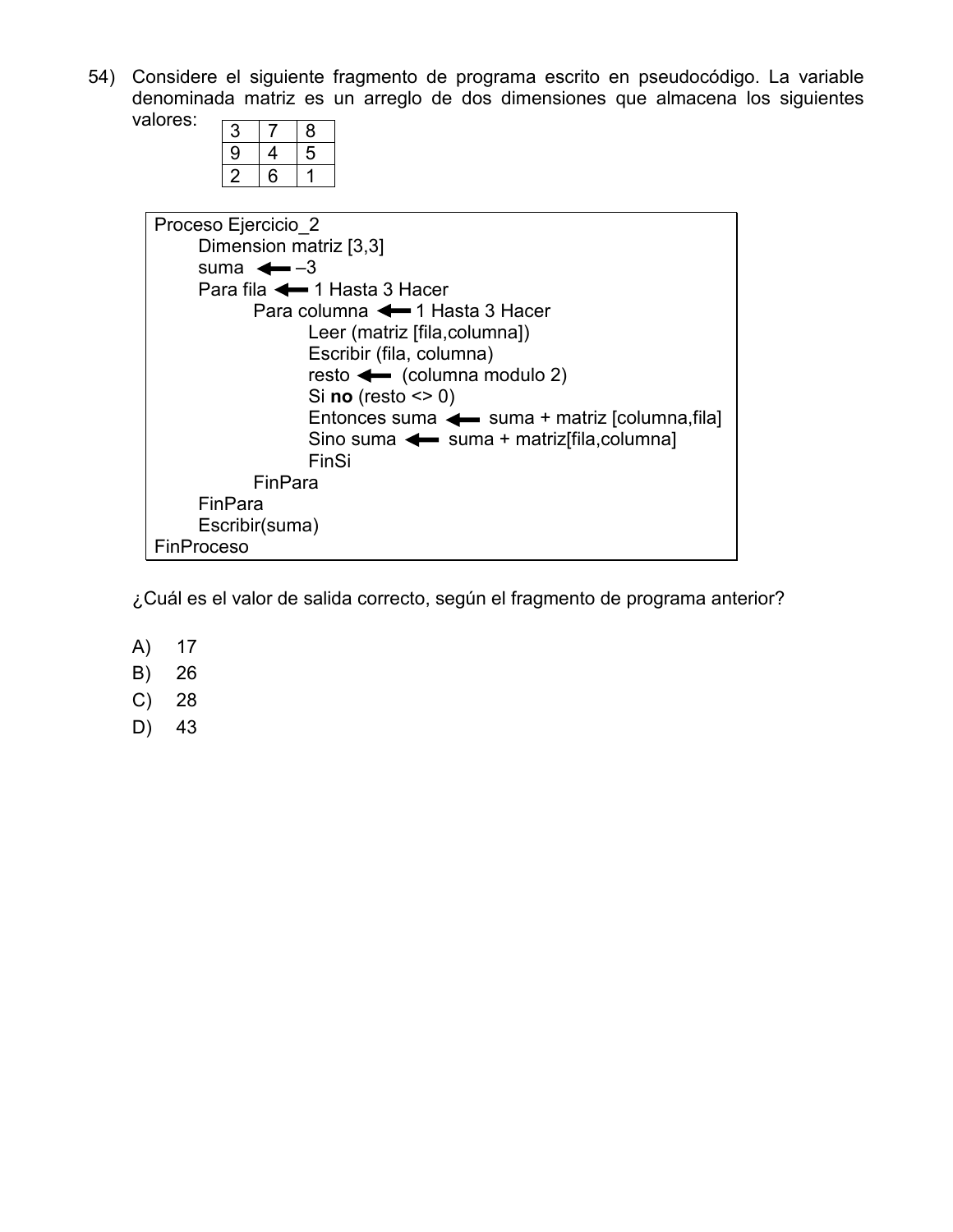55) Considere el siguiente programa escrito en pseudocódigo:

```
Proceso ejercico05 
 Divisor \leftarrow 2
 Veces \leftarrow 0Suma \leftarrow 0numero \leftarrow7
  Si no(numero<0) 
 Entonces
           Mientras (Suma < numero) Hacer 
                 Vecess Veces + 1
                  Suma \leftarrow Suma + Divisor
           FinMientras
  Fin_si 
  Si (numero modulo 2) <> 0 
 Entonces Veces \leftarrow Veces - 1
  Fin_si 
  Escribir(Veces) 
FinProceso
```
¿Cuál es el valor de salida del programa anterior?

- A) 3
- B) 8
- C) 10
- D) 12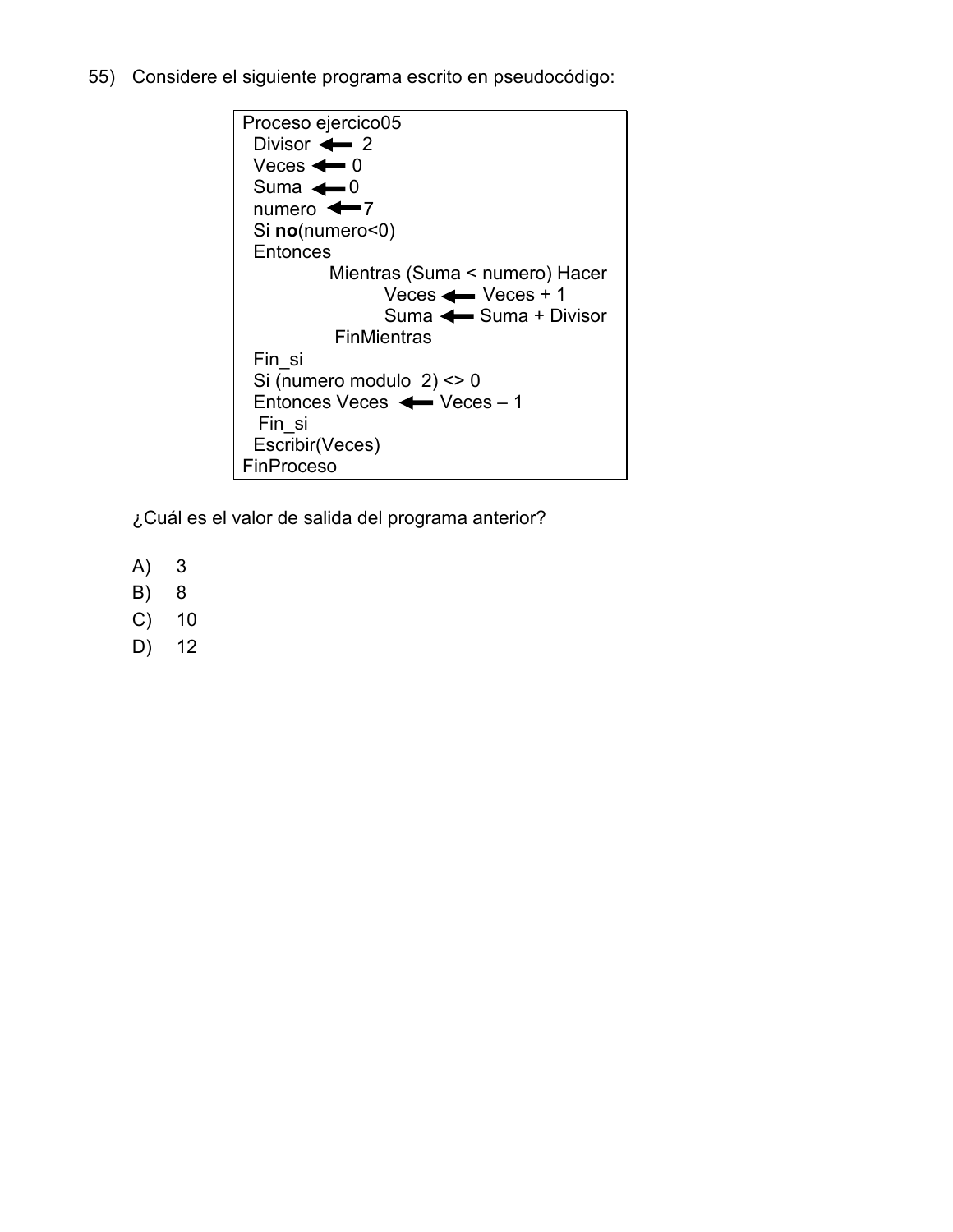56) Considere el siguiente fragmento de programas escrito en pseudocódigo. El parámetro de entrada de la función denominada funcion\_1 es por referencia.

```
Inicio 
    Suma \leftarrow 0
    Veces \leftarrow 1
     Mientras Veces < 4 Hacer 
         Resultado \leftarrow funcion((Veces + 2)
Suma <del>< Suma</del> + Resultado
 Veces Veces + 1 
    Fin_mientras
    Escribir(Suma) 
Fin 
Entera Funcion funcion_1(E/S Dato) 
     Prod 1
    Desde indice \leftarrow 1 Hasta Dato Hacer
          Prod \leftarrow Prod * indice
      Devolver(Prod) 
Fin_funcion_1
```
¿Cuál es el valor de salida correcto, según el fragmento de programa anterior?

- A) 30
- B) 150
- C) 840
- D) 870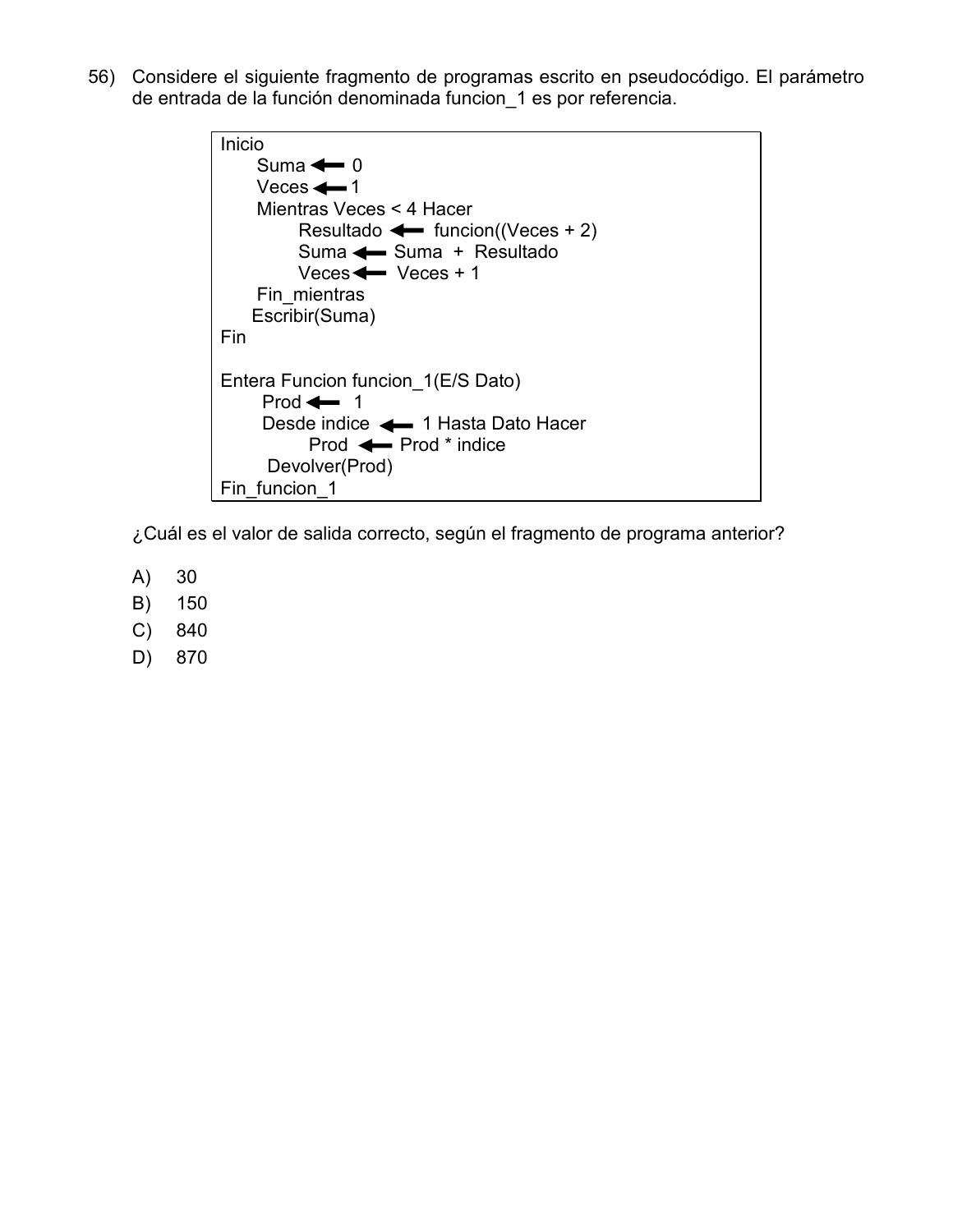57) Considere el siguiente fragmento de programa escrito en pseudocódigo. El parámetro de entrada denominado Dato en la función es por referencia. La variable Lista representa un arreglo unidimensional.

```
Inicio 
     Desde indice \leftarrow 1 Hasta 4 Hacer
         Lista[indice] \leftarrow indice + 2
      Resultado=funcion_1(Lista,4) 
      Si Resultado 
       Entonces Escribir(Dato) 
       Sino Escribir(Dato + 2) 
      Fin_si 
Fin 
Boolean Funcion funcion_1(E Lista, E/S Dato) 
    Bandera \leftarrow 1
     Mientras((Dato<> Lista[Bandera]) Y (Bandera <= 4)) Hacer 
        Bandera \leftarrow Bandera + 1
     Si Dato = Lista[Bandera] 
       Entonces Devolver(Falso) 
       Sino Devolver(Verdadero) 
     Fin_si 
Fin funcion 1
```
¿Cuál es el valor de salida correcto, según el fragmento de programa anterior?

- A) 8
- B) 6
- $C)$  4
- D) 2

58) Lea el siguiente texto:

Se produce cuando se encuentra igualdad de peso y tono en ambos lados de una composición.

¿A cuál tipo de equilibrio se refiere el texto anterior?

- A) Asimétrico
- B) Heurística
- C) Simétrico
- D) Estático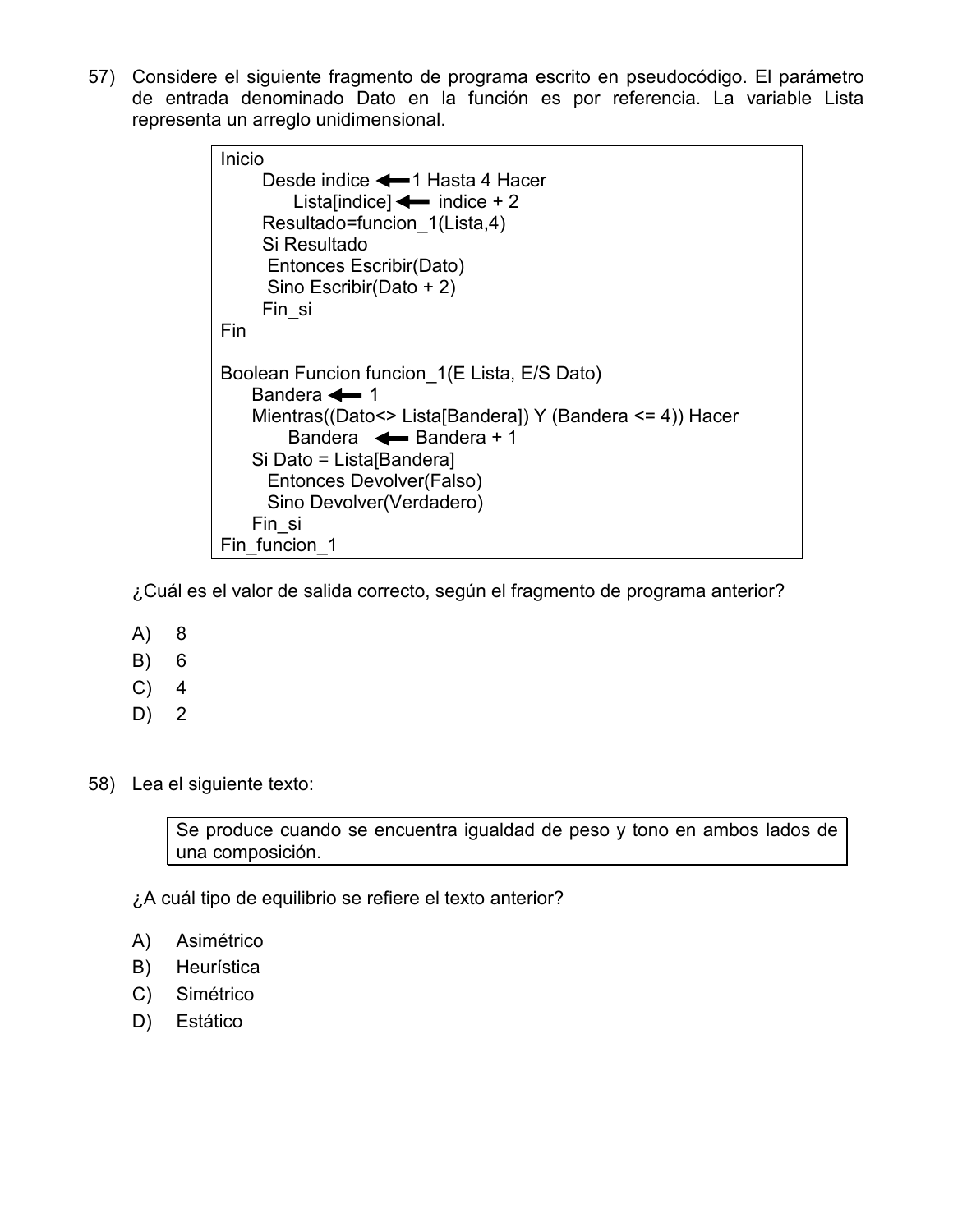59) Observe la siguiente ilustración:



- ¿Cuál composición se presenta en la ilustración anterior?
- A) Estática
- B) Artística
- C) Dinámica
- D) Equilibrada
- 60) ¿De acuerdo con la teoría del color cuál elemento representa la capacidad que tiene un color para ir del tono más oscuro al más claro?
	- A) Composición
	- B) Intensidad
	- C) Simetría
	- D) Valor
- 61) ¿Cuáles colores se consideran primarios?
	- A) Verde y rojo
	- B) Gris y verde
	- C) Gris y amarillo
	- D) Amarillo y azul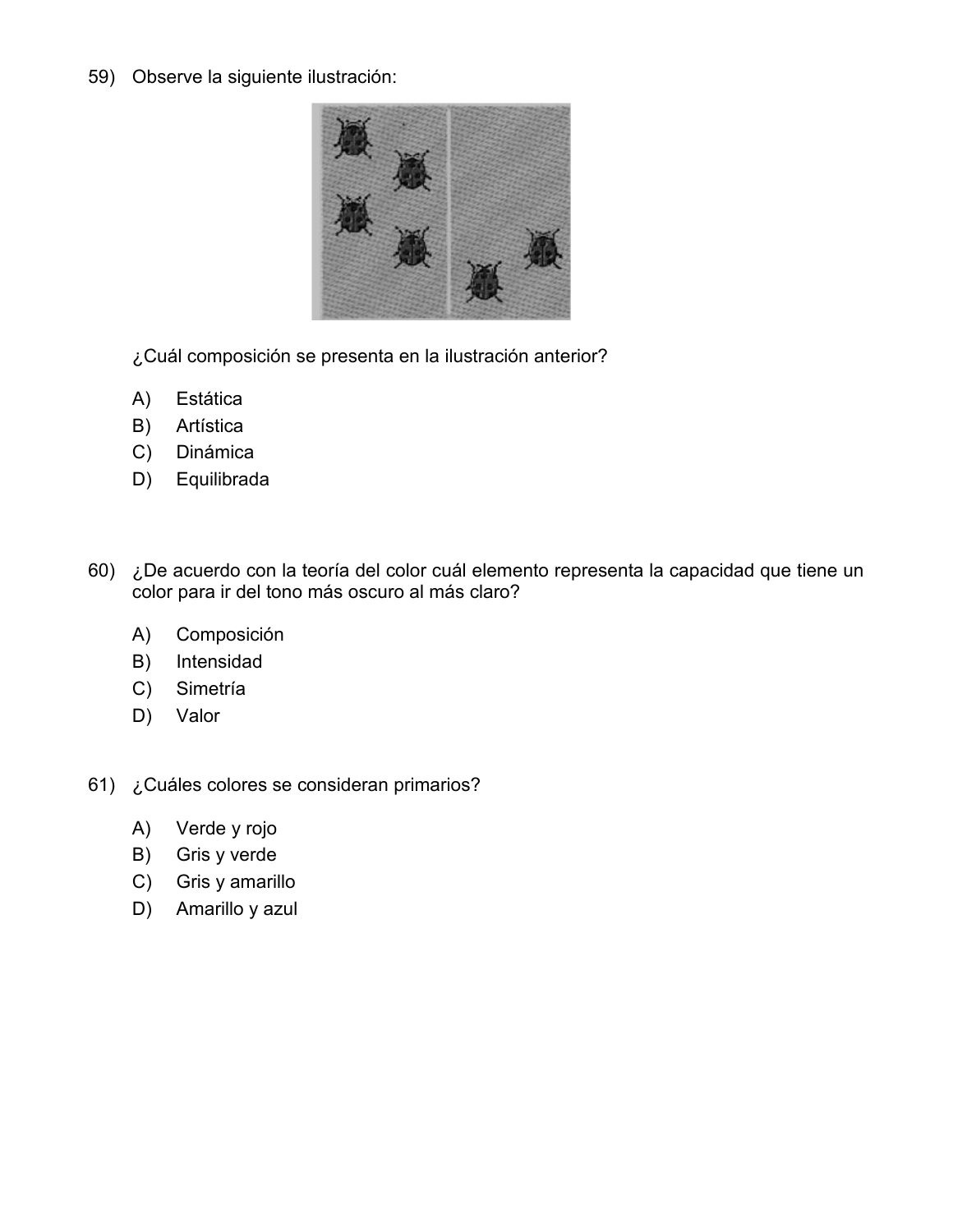- 62) Lea la siguiente información:
	- I. Se utiliza en la preparación de imágenes que se van a imprimir en cualquier sistema de impresión de tintas.
	- II. Utiliza los tres colores para reproducir en pantalla hasta 16,7 millones de colores.
	- III. Representa un espacio de color integrado por colores primarios luz.<br>IV. Tiene la cualidad de absober y rechazar luz de los obietos.
	- Tiene la cualidad de absober y rechazar luz de los objetos.

De acuerdo con la información anterior, ¿cuáles números identifican al modelo de color CYMK?

- $A)$  |  $y$  |||
- B)  $I \vee IV$
- C) II y III
- D) II y IV
- 63) Observe la siguiente ilustración:



¿Cuál familia tipográfica se muestra en la ilustración anterior?

- A) Góticas
- B) Palo Seco
- C) Geométricas
- D) Romanas de transición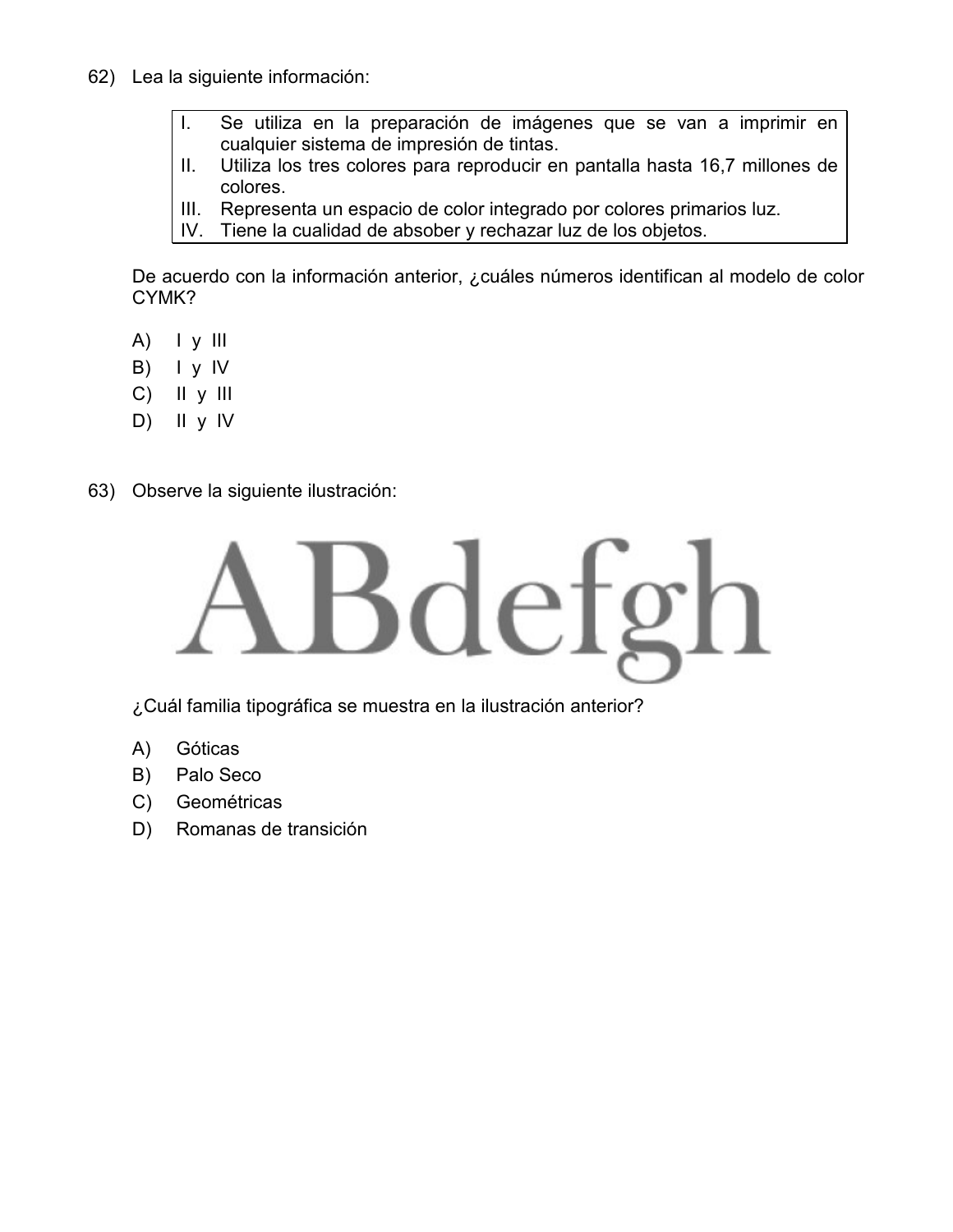64) Lea el siguiente texto:

Se produce cuando se encuentra igualdad de peso y tono en ambos lados de una composición.

¿A cuál tipo de equilibrio se refiere el texto anterior?

- A) Asimétrico
- B) Heurística
- C) Simétrico
- D) Estático
- 65) Observe la siguiente ilustración:



¿Cuál tipo de gráfico hace referencia la ilustración anterior?

- A) Gráfico Vectorial
- B) Mapa de bit
- C) Fotografía
- D) Imagen
- 66) La resolución de una impresora hace referencia a cantidad de
	- A) puntos de tinta por pulgada.
	- B) píxeles por unidad de longitud.
	- C) píxeles de tinta por unidad de pulgada.
	- D) punto de tinta por pixel contenido en una unidad de longitud.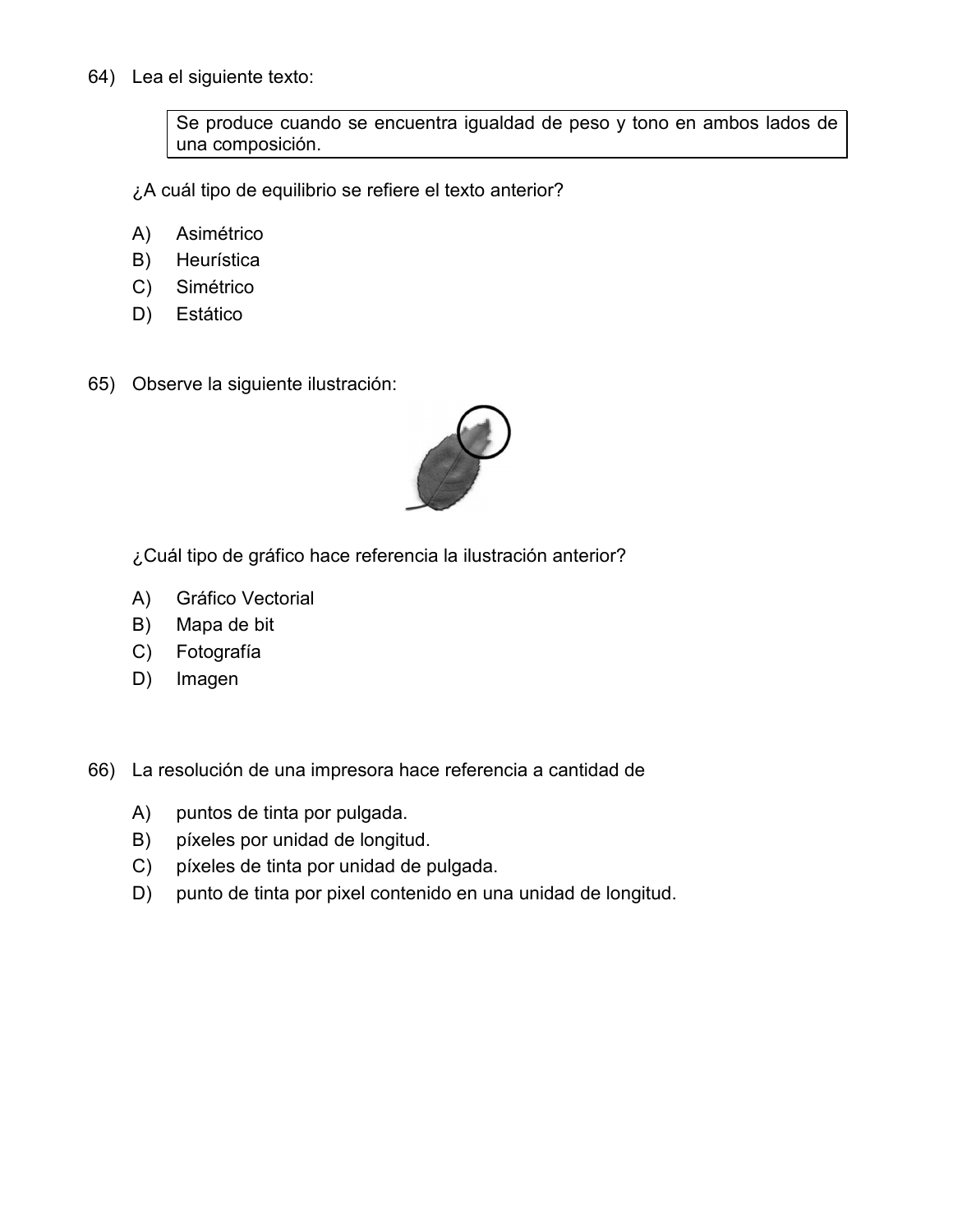67) Lea la siguiente información acerca de los filtros que se utilizan en el diseño de imágenes digitales:

Aporta a la imagen calidades diversas de materiales naturales o formas de diseño libre con aspecto de profundidad, tejidos, superficies, de construcción y cristal.

¿Cuál tipo de filtro se menciona en la información anterior?

- A) Texturizar
- B) Interpretar
- C) Pixelear
- D) Estilizar
- 68) Lea la siguiente lista de tipos de una de las herramientas que permiten realizar ajustes de color en una imagen digital:
	- I. Alfa II. Hendido III. Plegado IV. Tintas planas

De acuerdo con la lista anterior, ¿cuáles números identifican tipos de canal?

- A) I y IV
- B) II y IV
- C) II y III
- D) I y III
- 69) ¿Cuál componente de una cámara digital que permite que la luz pueda entrar en ella e impresionar el sensor y se abre cuando se acciona el disparador?
	- A) Fuente de energía
	- B) Obturador
	- C) Lente
	- D) Zoom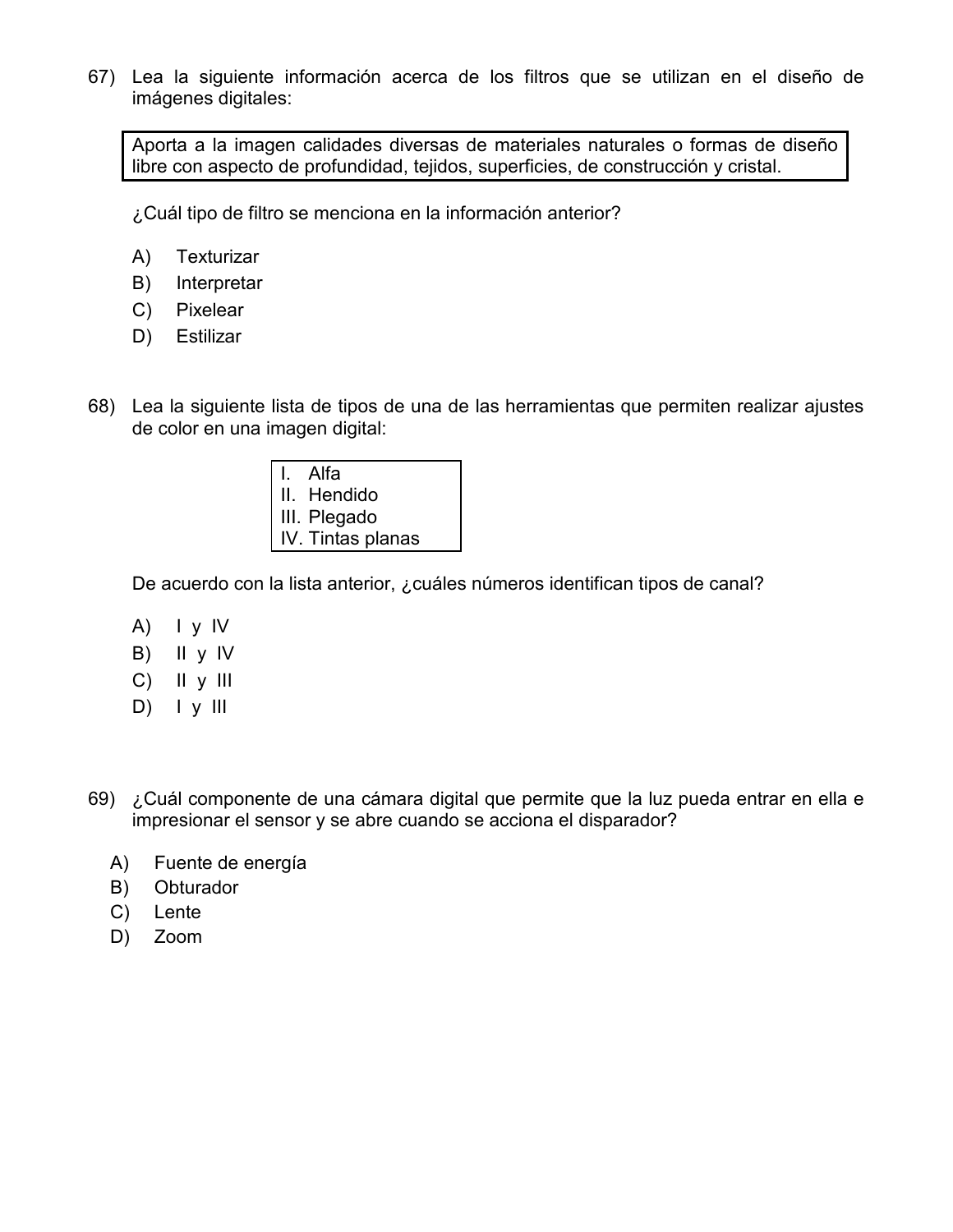- 70) Las cámaras fotográficas digitales tienen una opción denominada balance de blancos, por tanto, permite al usuario
	- A) realizar fotografías con un equilibrio de color que se aproxima a su visión de la escena.
	- B) captar la luz de la escena para, después, convertir estos impulsos luminosos en una imagen.
	- C) emitir más cantidad de luz en función de la distancia entre la cámara fotográfica y el motivo.
	- D) permitir el ingreso de la luz natural en la cámara a través del visor para logar el contraste requerido en la fotografía.
- 71) ¿Cuál es la importancia de contar en la empresa con un manual de identidad corporativa?
	- A) Determinar los principios del diseño de los productos de la empresa.
	- B) Contar con las reglas de aplicación de la identidad visual corporativa.
	- C) Contar con las medidas de los impresos que se van a utilizar en la publicidad.
	- D) Determinar cuáles sectores de la memoria deben ser estimulados para mantener el recuerdo en el público meta.
- 72) Lea la siguiente información:
	- I. Tiene una dirección, es decir, las personas pueden tener una imagen favorable o desfavorable de la empresa.
	- II. Tiene una intensidad, o sea, la dirección de la imagen corporativa puede ser más o menos positiva o más o menos negativa en los individuos.
	- III. Tiene una motivación, constituida por los intereses fundamentales que llevan a que los sujetos tengan una dirección y una intensidad determinada de la imagen de la organización.

La información anterior hace referencia al concepto denominado

- A) Identidad corporativa
- B) Logotipia corporativa
- C) Imagen corporativa
- D) Niveles de imagen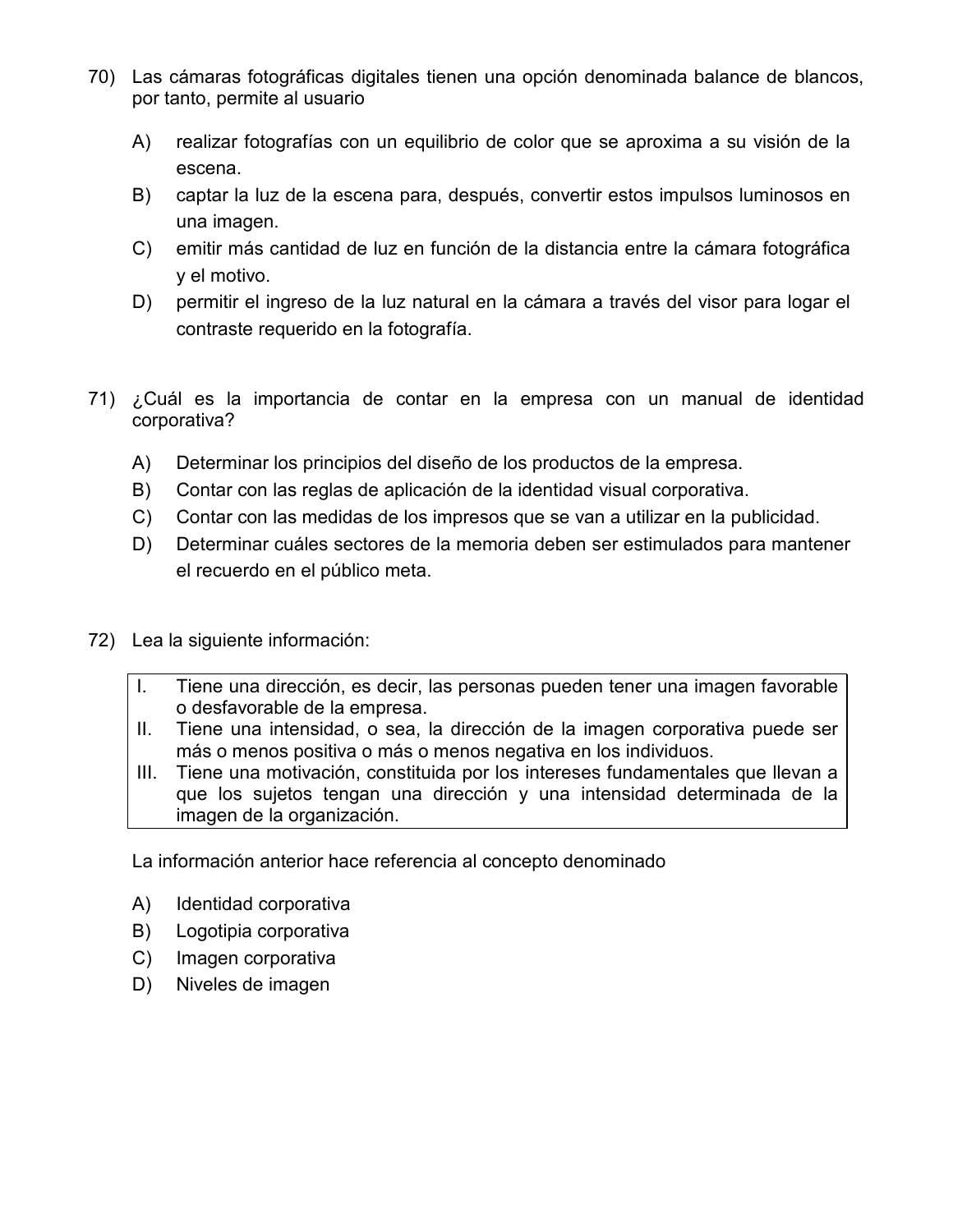73) Observe el siguiente esquema:

Medios de comunicación  $\frac{1}{2}$ Fuentes de información para el diseño de la imagen corporativa La organización o institución

¿Cuál opción completa de manera correcta el esquema anterior?

- A) Las ventas que realiza anualmente
- B) La productividad de la empresa
- C) Sujetos externos y el entorno
- D) El cumplimiento de objetivos
- 74) Lea la siguiente información sobre identidad corporativa:

Se compone exclusivamente de tipografía. A través de ella transmite el mensaje de modo verbal (a través de las palabras) y de modo no verbal (a partir de un significado que la tipografía tiene en sí misma independientemente de las palabras).

¿Qué tipo de logo se presenta en la información anterior?

- A) Isotipo
- B) Logotipo
- C) Alogotipo
- D) Isologotipo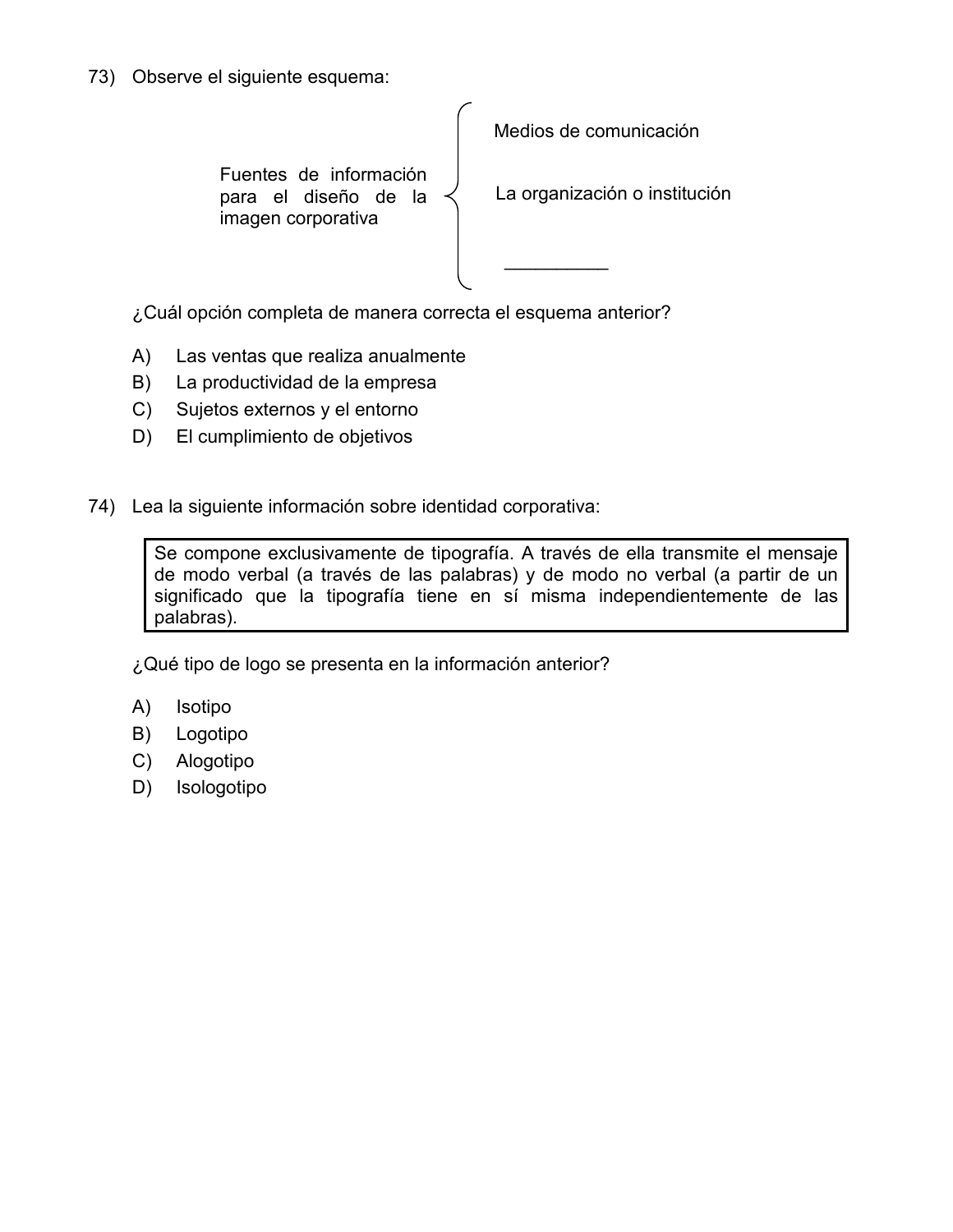- 75) Lea la siguiente información sobre criterios para el buen diseño GUI:
	- I. Se utilizan cuadros de mensaje con la finalidad de informarle al usuario que se ha detectado un error.
	- II. La retroalimentación, a un mensaje de error emitido por el sistema, debe ser comprensible para el usuario.
	- III. Motiva la exploración. El usuario se debe sentir libre en la navegación del sistema.
	- IV. Ofrece retroalimentación tangible e inmediata para cada acción.
	- V. Permite al usuario pueda consultar datos válidos.

De acuerdo con la información anterior, ¿cuáles números identifican el criterio de sensibilidad?

- A) I, II, IV
- B) I, III, V
- C) II, IV, V
- D) II, III, IV